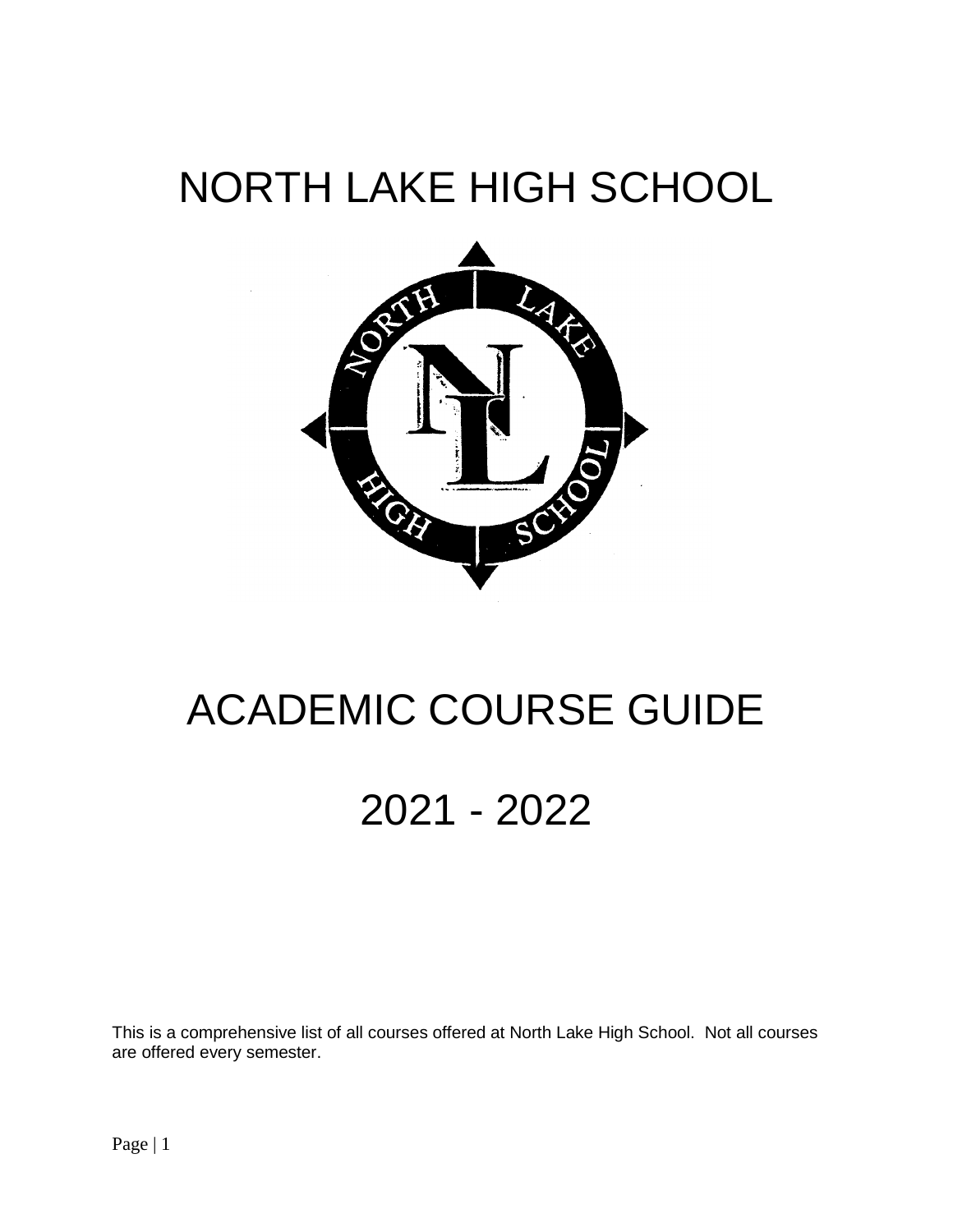# **Administrative Offices**

28850 Harper Avenue St. Clair Shores, Michigan 48081 (586) 285-8480 www.lakeshoreschools.org

#### **Board of Education**

Mr. Kurt Ziegler, President Mrs. Susan DeLong, Vice President Ms. Elizabeth Munger, Secretary Mr. Joshua Denzler, Trustee Mrs. Sharon Bartl, Trustee Mr. Daniel Colling, Trustee Mrs. Amy Thomas-August, Trustee

# **Central Administration**

Dr. Joseph DiPonio, Superintendent of Schools 586-285-8480

# **North Lake High School**

23340 Elmira St. Clair Shores, Michigan 48082 (586) 285-8780 http://www.lakeshoreschools.org/northlake/index.html

#### **NLHS Administration**

Dr. Jeffrey Lip – Director of Special Programming/Principal Mr. Stephen Gaffigan – Dean of Students 586-285-8780

#### **Guidance & Counseling Department**

Mrs. Diane Dymczyk 586-285-8768

Mrs. Allyson Moore- Social Worker 586-285-8778

#### **2020-2021 COVID Disclaimer:**

Due to the regulations and requirements stipulated by both the State of Michigan and the LSPS Return to Learn Plan, aspects of the student handbook may be changed, eliminated, or temporarily suspended until Michigan enters Phase 6 of the state's reopening plan. Pertinent changes will be sent to families and posted publically.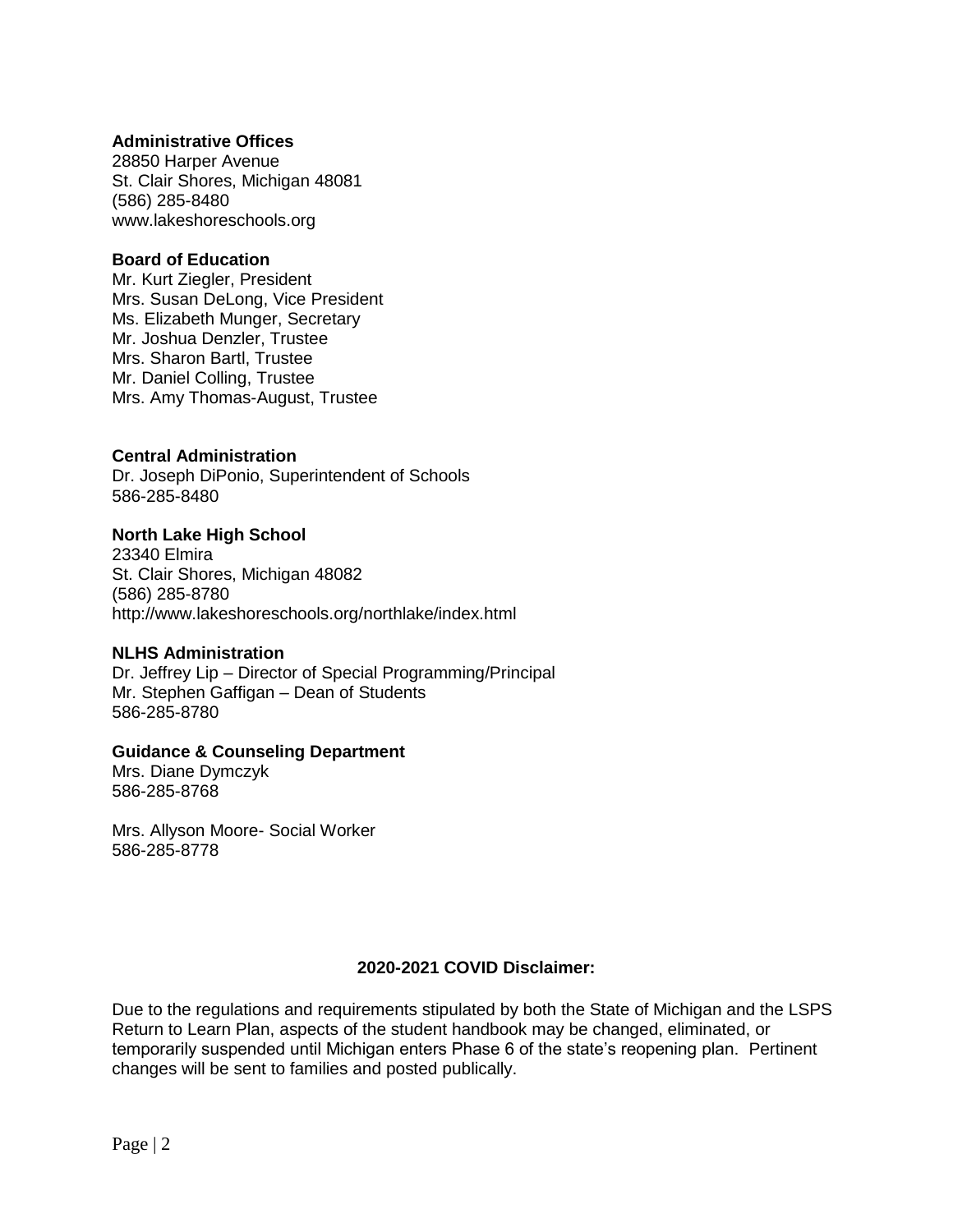# **Table of Contents**

# **LSPS Virtual Course Catalog 2021/22**

In the event that LSPS is unable to staff virtual course offerings, we will contract with the third party vendors below. Virtual offerings are expanded to address the concerns parents have with the return to school buildings while COVID-19 is a public health concern.

The third party provider for virtual courses at North Lake High School is Edgenuity. All courses that are offered in alignment to the school calendar are available to students. The NLHS counselor will work with students and parents to create a schedule.

https://docs.google.com/document/d/1xwO2\_EnlWkMTSlIXh1MTjGj3phBehaU95\_A3YFZ72K8/ edit?usp=sharing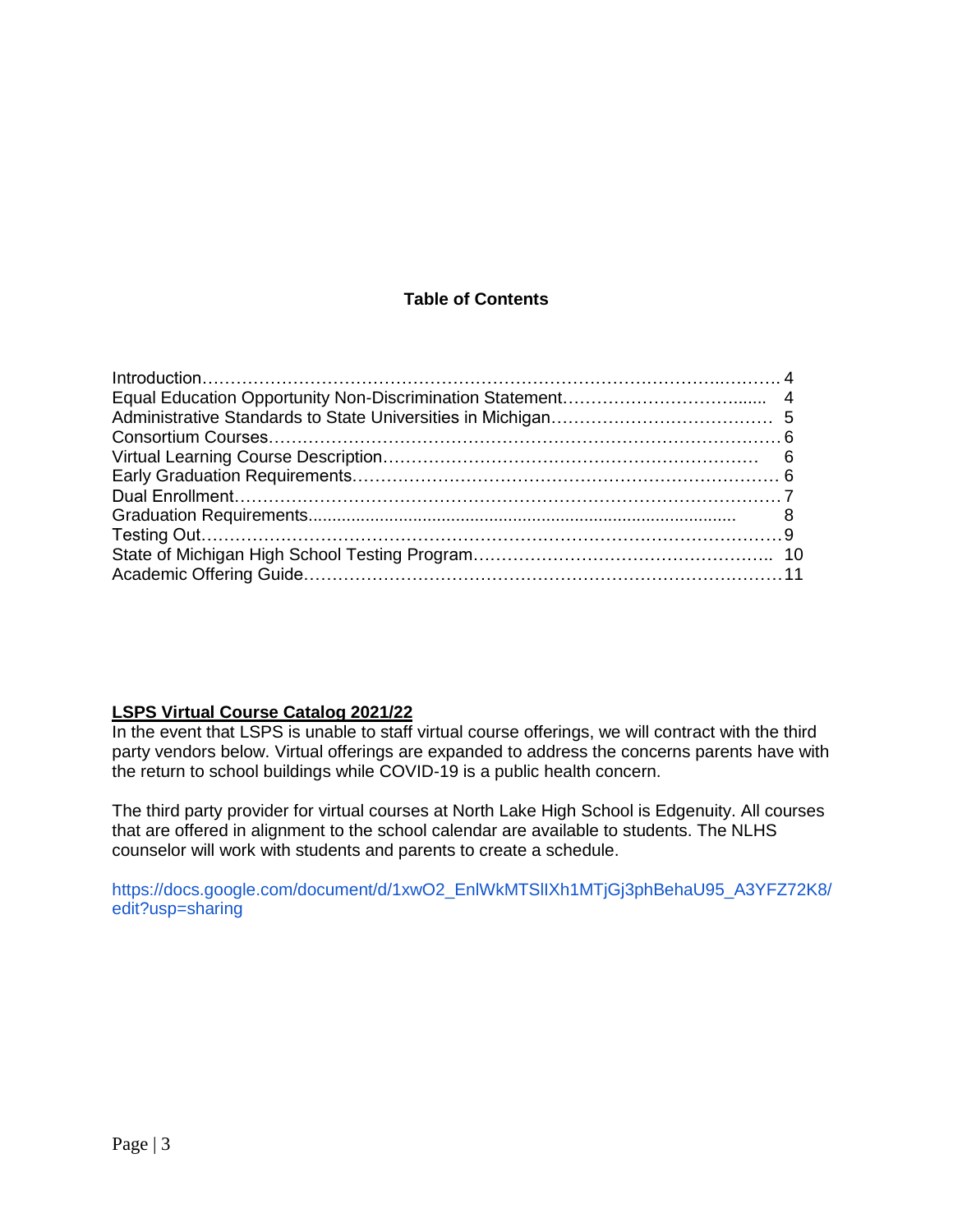# **Introduction**

North Lake High School provides students with the opportunity to recover credit through teacher directed and computer learning courses such as Odysseyware.

North Lake High School graduates must successfully complete twenty two (22) credits of course work, as well as complete a designated number of community service hours based on credits needed to receive their high school diploma.

The courses described in this handbook are aligned with the Michigan Merit Curriculum and the Michigan High School Standards and Benchmarks.

All courses listed and described in this course book have the capability of running as virtual, hybrid, or in-person. The method of delivery will depend on the number of requests from students and there is a highly qualified teacher available to provide instruction.

# **Equal Education Opportunity Non-Discrimination Statement**

Lake Shore Public Schools is an equal educational opportunity school and complies with all federal and state laws and regulations prohibiting discrimination. Lake Shore Public Schools are intended to be fair, reasonable and for the good of the school and of the students. It is the policy of the Lake Shore Board of Education that no person or student shall be discriminated against, excluded from participation in, denied access to classes or programs or be otherwise subjected to discrimination on the basis of race, color, religion, national origin or ancestry, age, sex, marital status, physical characteristics, or physical limitations in its academic and vocational programs and activities for which a student is otherwise eligible.

Complaints of such discrimination must be made in writing to the principal of the school by parent/guardian on behalf of their son/daughter or by an adult student on his/her own behalf. The principal will respond to properly made complaints within ten (10) schools days. Complaints not settled by the principal may be appealed in writing to the Assistant Superintendent of Educational Services, 28850 Harper, St Clair Shores, Michigan, 48081, (586) 285-8460. Complaints may also be made to the Office for Civil Rights, U.S. Department of Education, 600 Superior Avenue East, Suite 750, Cleveland, OH 44114-2611.

The Assistant Superintendent of Education Services is designated as the compliance officer and is responsible for the District's compliance with Federal and State laws and regulations, including Title II, Title VI and VII of the Civil Rights Act of 1964; Title IX of the Education Amendment Act of 1972; and Section 504 of the Rehabilitation Act of 1973. The Assistant Superintendent shall assure that notice of the rights provided under the preceding Acts are provided to students, their parents, staff members, and the general public.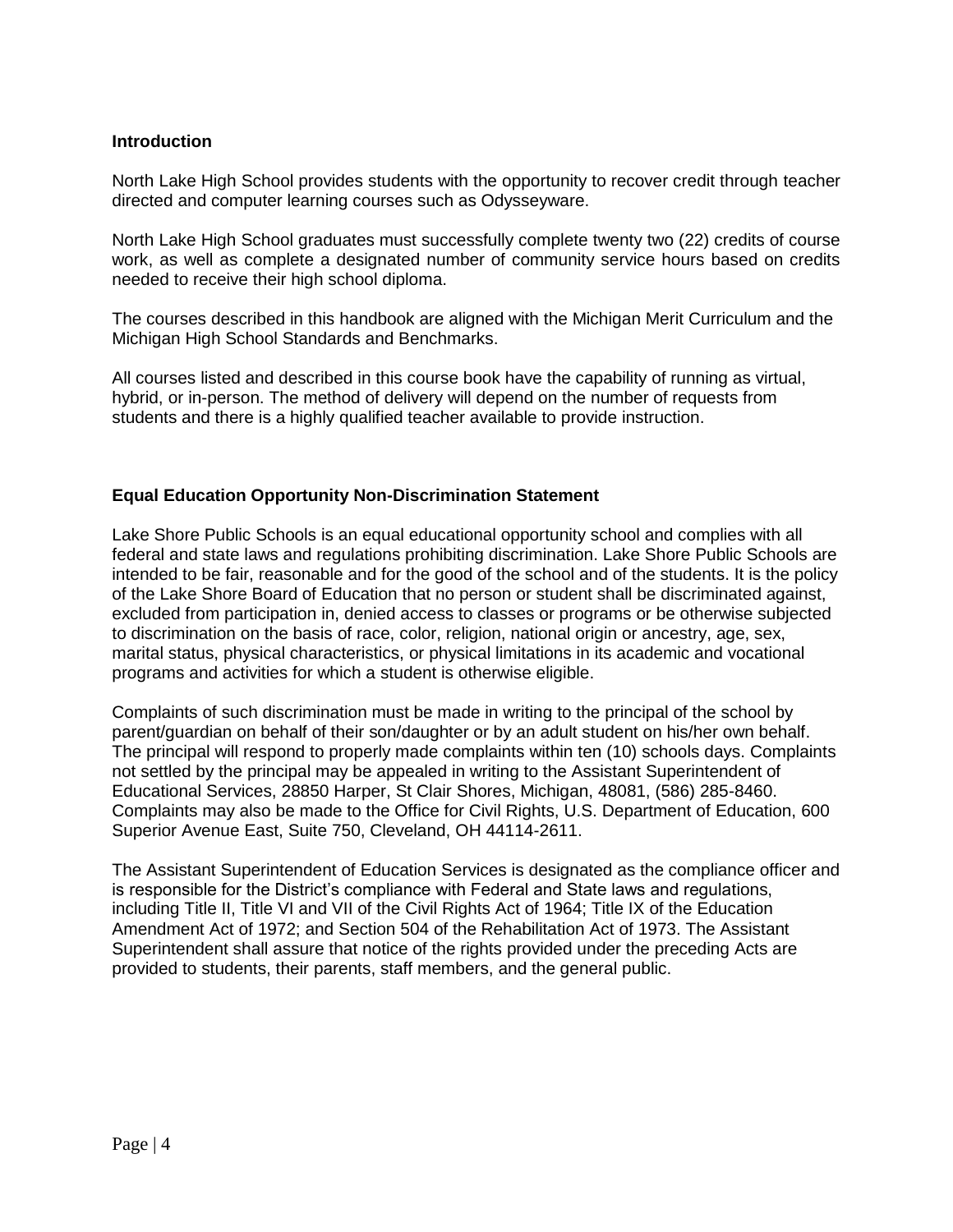# **Admission Standards to State Universities in Michigan**

The state universities of Michigan have adopted specific admissions requirements for students who attend one of the 15 public universities. The statement is a result of an initiative to improve academic preparation of students seeking admission to a state university. The President's Council developed a document entitled "Designing Your Future" in which students were provided guidance in selecting courses to enhance their preparation for university level work.

The revised version of "Designing Your Future" outlines selected course completion requirements while retaining some of the original recommendations. The state universities have agreed that to be eligible for regular admission to a four-year degree program, a high school student must successfully complete the following course requirements:

- English four years required
- Mathematics four years required
- Biological/Physical Sciences three years required,
- One year of Biology required,

One year either Chemistry or Physics required,

And one year of another science credit required (At least one year of a laboratory course is also strongly recommended.)

• History and Social Sciences - three years required, one year of American History required and one year of World History required

- World Language Two years required (for class 2016 and beyond)
- Prospective students are also encouraged to complete courses in the following areas:
- World Language three years strongly recommended
- Fine and Performing Arts two years strongly recommended

• Computer Literacy - one year of hands-on experience in using computers strongly recommended

The universities recognize that, for a variety of reasons, some students may not be able to complete all of the requirements. In such circumstances, students may still be considered for admission and, therefore, are encouraged to apply to the universities of their choice. In all instances, each university has final authority for admission decisions, based on the level of achievement required and other indicators of potential for academic success. These requirements are typical for most colleges and universities throughout the country.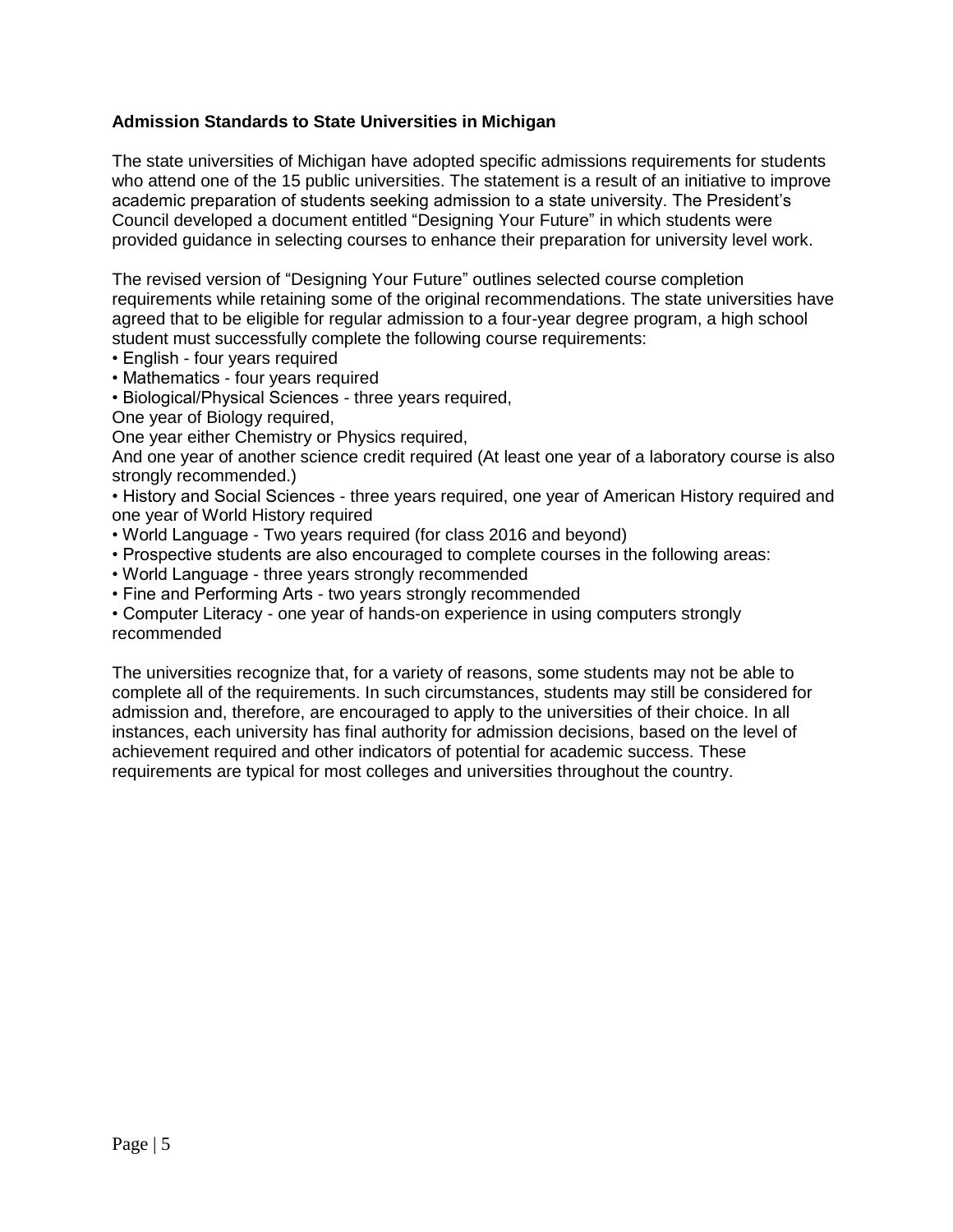# **Consortium Courses**

A high school's curriculum is fashioned to the particular needs of the students in a district; there are differences from high school to high school in the types of courses offered. In St. Clair Shores and the surrounding districts, these differences work to the population's advantage. The consortium can offer to students in each district, the unique courses of the other districts. In addition, we can combine students with the same educational needs in large enough groups to hold a class that, in individual districts, would be canceled.

The goal of consortium scheduling is to enable students to enroll in courses that fulfill their individual educational needs.

• It is a privilege for students to be enrolled in consortium classes

• It is vital that students and parents understand that the student must be flexible, responsible, and be willing to make personal adjustments

• Schools operate on different daily schedules that may necessitate early arrival or late dismissal

• Additionally, students may miss a portion of their regularly scheduled classes, and it is the student's responsibility to make up any missed work

• Transportation will not be provided to consortium classes

• Students are required to follow the attendance policy and code of conduct of the school in which the consortium class is taken

• Students will sign an agreement stating that they understand the operating policy and procedures for consortium classes.

# **Virtual Learning Courses- General Description**

North Lake High School believes firmly that learning can take place anytime, anywhere and should not be restricted to a designated time or place. We also have an understanding that today's students thrive in an environment that allows for a high level of efficiency, self-direction, and prioritization. This has lead to the development of Virtual Learning courses. Virtual Learning courses allow a student to complete their coursework on-line. This can be done anytime, anywhere. Seat-time requirements will vary from week to week depending on instructor requirements and student performance. A student in a Virtual Learning course may attend class everyday during that respective hour.

#### **Early Graduation Requirements**

Early graduation is permitted only upon the recommendation of a counselor and approval by the principal. Students must complete an "Early Graduation Application" and submit it to their counselor at least one trimester in advance. Students may qualify for early graduation upon successful completion of all graduation requirements.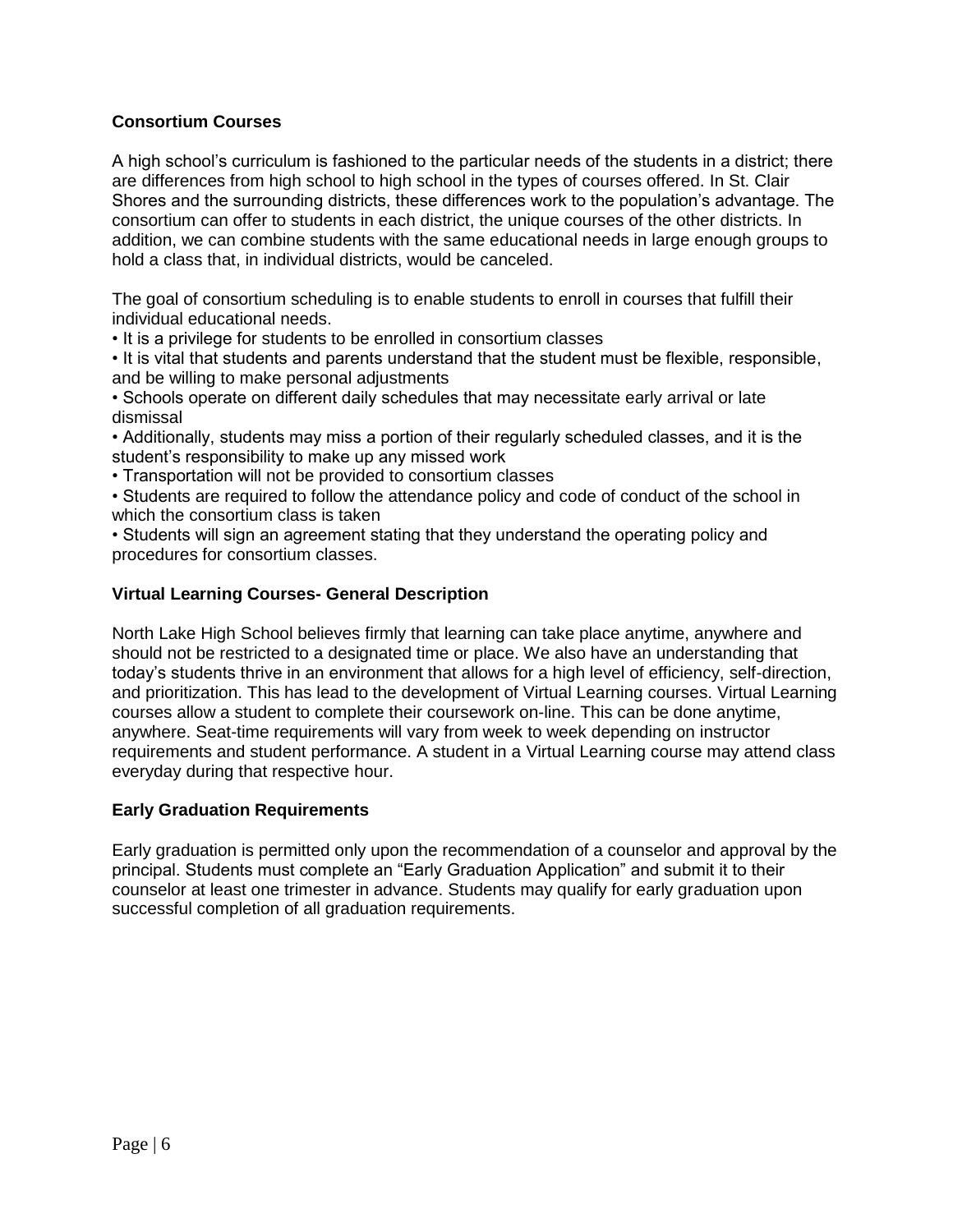# **Dual Enrollment**

North Lake High School recognizes the value to students and to the District for students to participate in programs offered by accredited colleges and universities in Michigan.

Eligible students are those who meet the criteria to enroll in approved post secondary programs (that are not offered by the District) while in attendance in the District. Students will be eligible to receive secondary credit for completing any of these programs providing they meet the established requirements.

Tuition and fees shall be made in accordance with the formulas established in the State School-Aid Act.

Guidelines:

- College course cannot be one of hobby, recreation, religion or physical education
- Summer courses do not qualify
- When a student has met all graduation requirements, he/she is no longer eligible for dual enrollment

• Prior to enrollment, a student must have taken the Michigan Merit Exam, PSAT, PLAN, or ACT and earn a qualifying score on the exam

# Steps:

1. Check with NLHS Counselor to establish eligibility.

2. Complete the "Early Admission Application Form" available through and signed by NLHS Counselor.

3. Student delivers signed form to the college's Enrollment Services Office for registration. Enrollment Services will create a student account which enables student to complete any necessary placement exams. It is highly recommended that a counselor from the college guide course selection.

4. Return a copy of the completed form to the NLHS Counseling Office for preliminary district course approval.

5. Once approved by Enrollment Services and NLHS Counseling Office, student may register for approved course.

6. Once enrolled, student must provide evidence of college schedule to NKHS Counselor.

7. It is imperative that the student complete and submit the "Dual Enrollment Approval Form" to LSHS Counselor.

8. Once processed by the district, the NLHS Counselor will send the student with a completed form to Enrollment Services to finalize Dual Enrollment payment.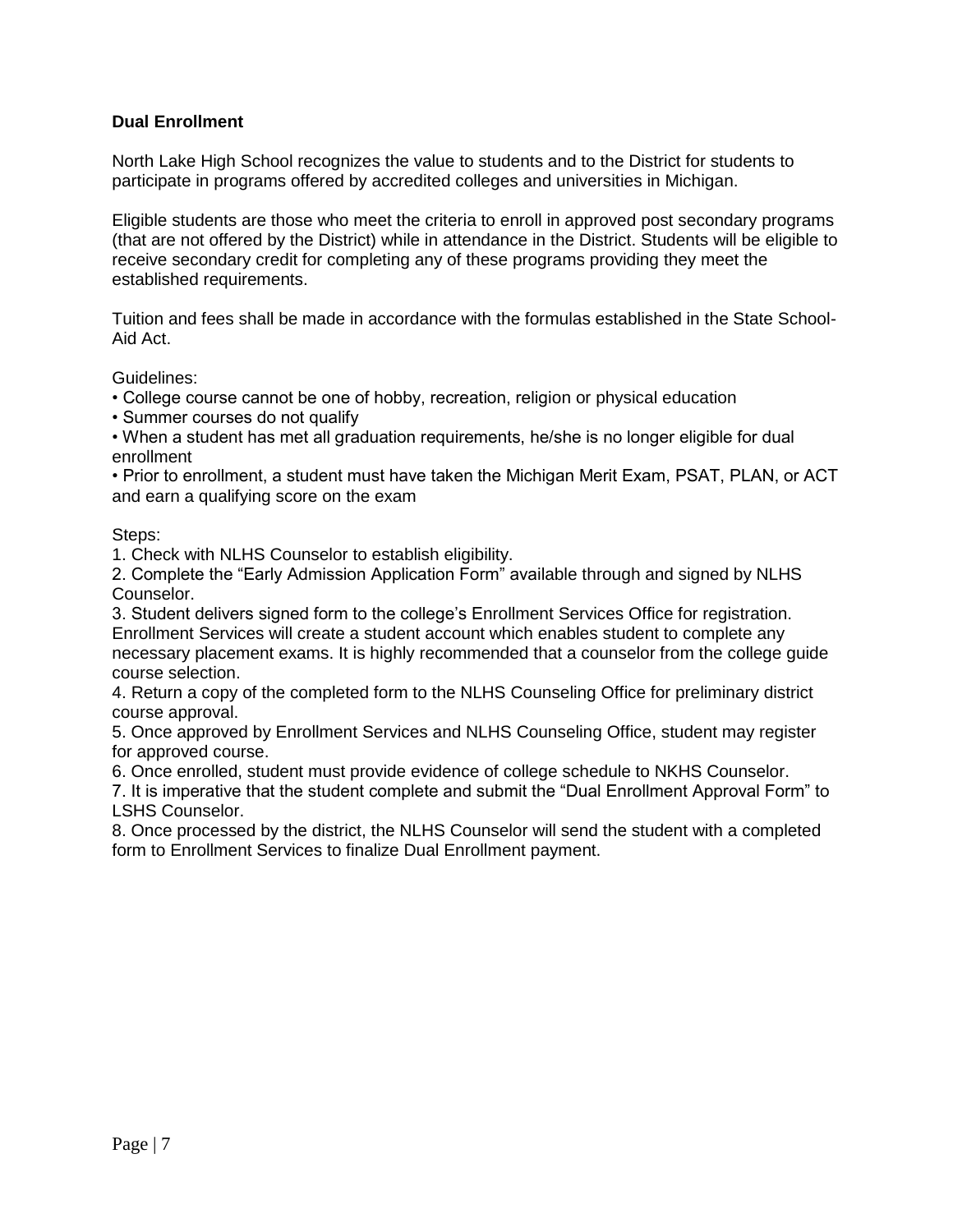# **Graduation Requirements beginning with the Class of 2021**

| <b>Content Area</b>       | <b>NLHS Graduation</b>      | Total          | Michigan Merit Curriculum   |
|---------------------------|-----------------------------|----------------|-----------------------------|
|                           | Requirements                | <b>Credits</b> |                             |
| Language Arts             | English I                   | 4              | English 9                   |
|                           | English II                  |                | English 10                  |
|                           | English III                 |                | English 11                  |
|                           | English IV                  |                | English 12                  |
| <b>Mathematics</b>        | Algebra I                   | $\overline{4}$ | Algebra I                   |
|                           | Geometry                    |                | Geometry                    |
|                           | Algebra II                  |                | Algebra II                  |
|                           | Math or Math related        |                | Math or Math related        |
|                           | course during senior year   |                | course during senior year   |
| Science                   | <b>Physics or Chemistry</b> | 3              | <b>Physics or Chemistry</b> |
|                           | <b>Biology</b>              |                | <b>Biology</b>              |
|                           | 2 Additional Science        |                | 2 Additional Science        |
|                           | Courses                     |                | Courses                     |
| <b>Social Studies</b>     | World History &             | 3              | World History &             |
|                           | Geography                   |                | Geography                   |
|                           | U.S. History & Geography    |                | U.S. History & Geography    |
|                           | Government/Economics        |                | .5 Civics/.5 Economics      |
| <b>Physical Education</b> | Physical Education and      | 1              | 1 credit of Physical        |
| and Health                | <b>Health</b>               |                | <b>Education and Health</b> |
| Visual, Performing,       | 1 credit of visual arts     | 1              | 1 credit of visual,         |
| <b>Applied Arts</b>       |                             |                | performing, or applied arts |
| Foreign Language          | Spanish                     | $\overline{2}$ | Spanish, French, etc.       |
|                           | French                      |                |                             |
| <b>Elective Classes</b>   | 1.5 required credits        | 1.5            | No requirement              |
| Computer                  | .5 technology based credit  | $.5\,$         | No requirement              |
| Application               |                             |                |                             |

Total Credits Required: 20 Credits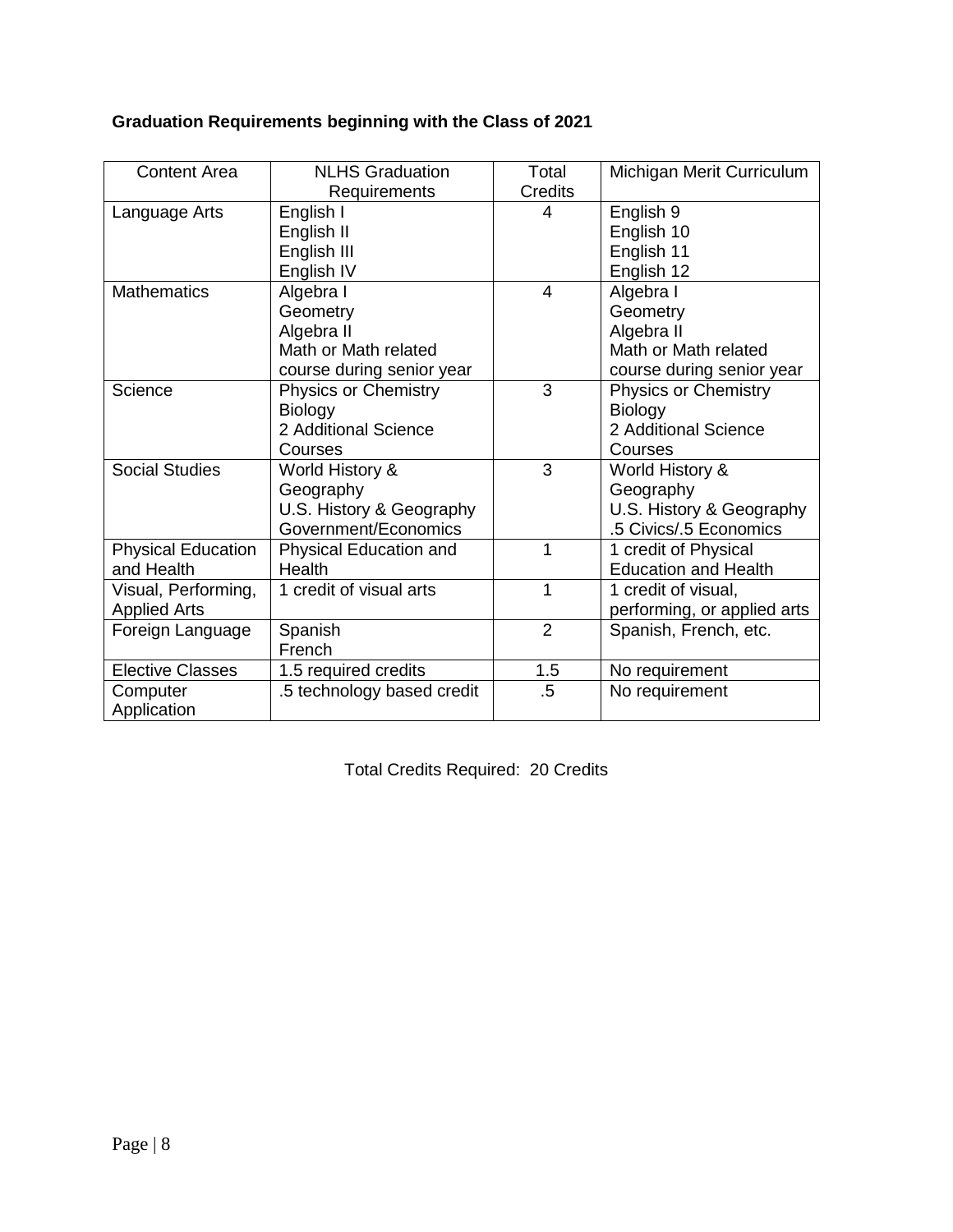# **Testing Out**

Testing Out of a course occurs when a student is administered an exam that covers a term's worth of information of a required course and achieves a score of at least 80%. The test will be administered before or after school. Test administration times and dates are dependent upon teacher availability. Any high school student who wishes to test out of a required (non-elective) course may do so in June of each year. Credit (CR) will be granted if a student earns a score of at least 80%. A "CR" will appear on the student's transcript. This means that the required credit was achieved but will not factor into the student's GPA.

If a student is recognized by a teacher as advanced or proficient in a core subject, a teacher may decide to administer the Test Out Exam to that student to determine proficiency within the first 5 days of a trimester. This would allow the student to earn credit (CR) for the requirement and be appropriately placed academically.

Test-out opportunities will be advertised in May. Applications to test out are available in the counseling office and are due June 1st. Test-outs will be completed by the end of the school year. Students should see their counselor for more information regarding testing out.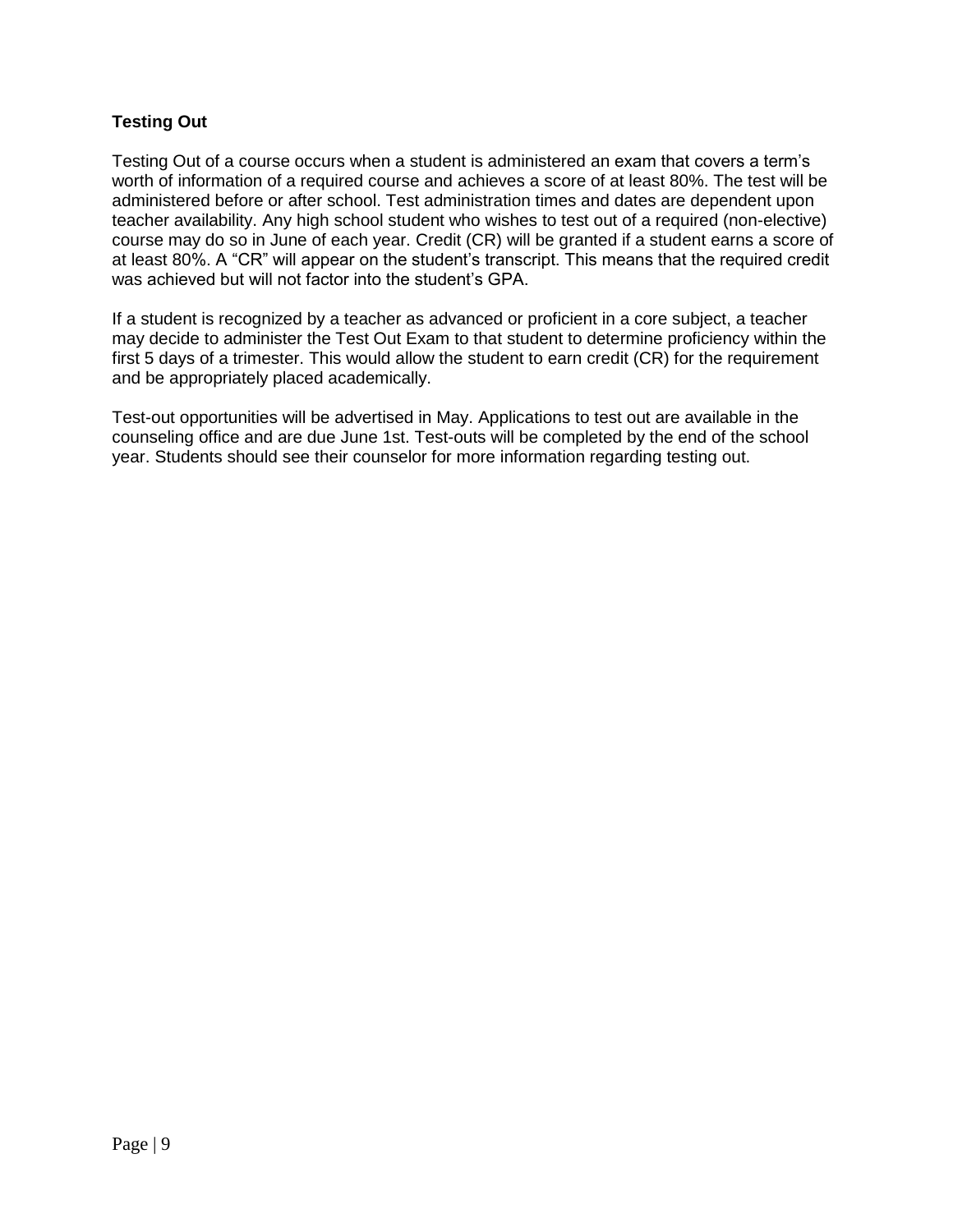# **The State of Michigan High School Testing Program**

All 11th grade students must take the Work Keys/SAT/M-STEP**,** which is composed of the Work Keys, SAT, Common Core ELA, Common Core Math, Science, and Social Studies tests. The SAT/M-STEP is administered in the spring over several days. The results of the SAT/M-STEP will be included on the student's transcript.

The SAT/M-STEP measures students' proficiencies in Writing, Reading, Mathematics, Science, and Social Studies. The examination is based on the State Board of Education core curriculum outcomes. Any student with a disability may request accommodations for testing. Accommodations adjust the physical, psycho-social, or cognitive requirements of the testing situation to enable the student to perform to his/her maximum ability.

| <b>GRADE</b>  | <b>TEST</b>                | <b>GRADUATION</b><br><b>REQUIREMENT</b> | <b>DATE GIVEN</b>                 | <b>RESULTS USED BY</b>                                                    |
|---------------|----------------------------|-----------------------------------------|-----------------------------------|---------------------------------------------------------------------------|
| 10            | 10 PSAT                    | Mandatory                               | April                             | <b>School District</b>                                                    |
| 9, 10, 11, 12 | <b>NWEA</b>                | Mandatory                               | September,<br>December and<br>May | School District, Counselor,<br>Teachers                                   |
| 11            | Work<br>Keys/SAT<br>M-STEP | Mandatory                               | April                             | State, Counselors, Teachers,<br>School District and College<br>Admissions |
| 11,12         | <b>ACT</b>                 | Optional                                | <b>National Test</b><br>Dates     | Colleges-For placement and<br>admissions                                  |
| 11,12         | <b>SAT</b>                 | Optional                                | <b>National Test</b><br>Dates     | Colleges-For placement and<br>admissions                                  |
| 11,12         | <b>ASVAB</b>               | Optional                                | Arranged by<br>Counselor          | Career/Vocational<br><b>Assessment for Armed</b><br>Services.             |

# **Testing Schedule**

**Graduation Requirement- All students must take, to the best of their ability, all mandated tests.**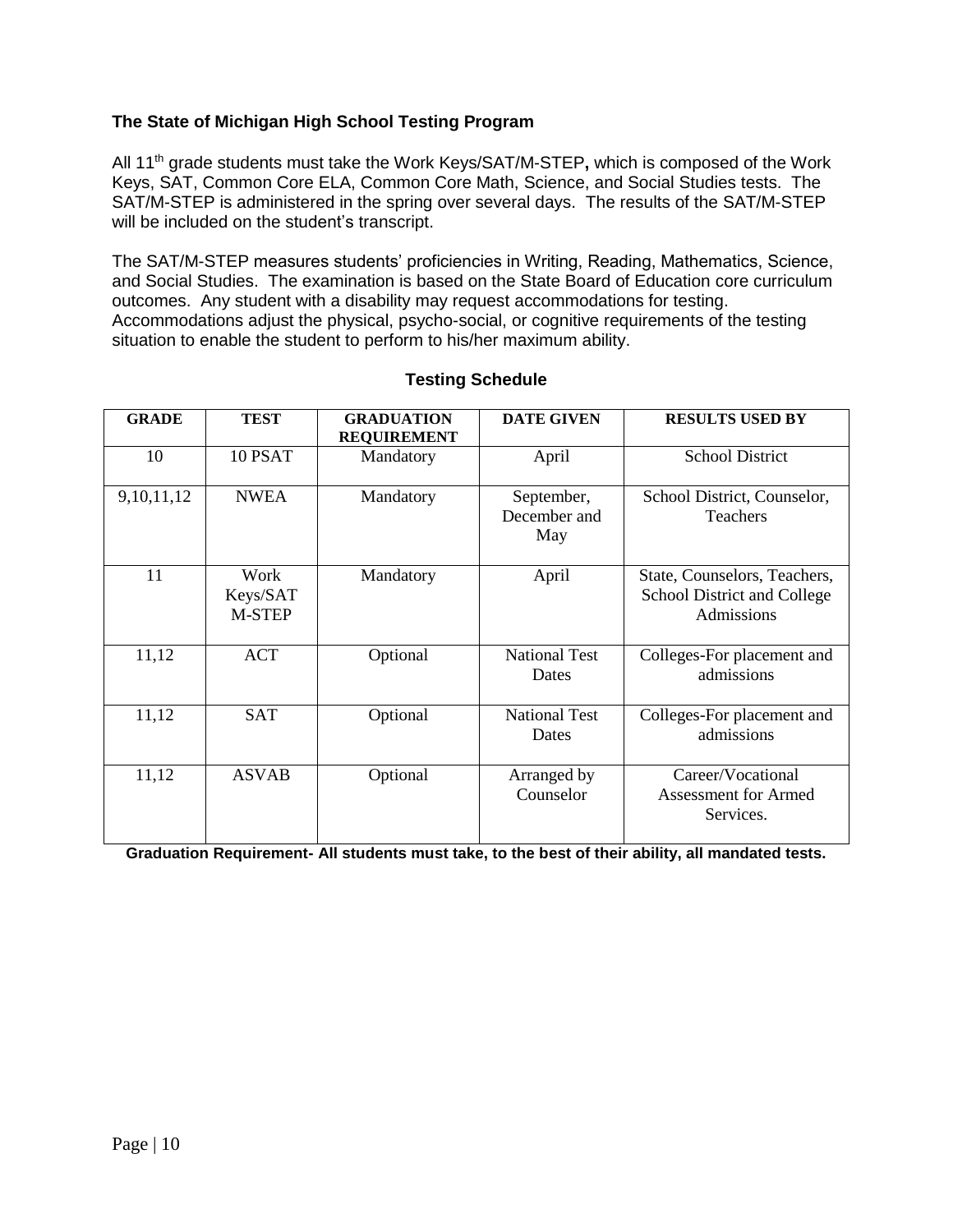# **Academic Offering Guide Table of Contents**

All courses listed and described in this course book have the capability of running as virtual, hybrid, or in-person. The method of delivery will depend on the number of requests from students and there is a highly qualified teacher available to provide instruction. **Odysseyware Course Offerings**…………………………………………………………. 13

| 19        |
|-----------|
| 19        |
| 19        |
|           |
| 20        |
|           |
|           |
| <b>20</b> |
| 20        |
| 20        |
| 21        |
| 21<br>21  |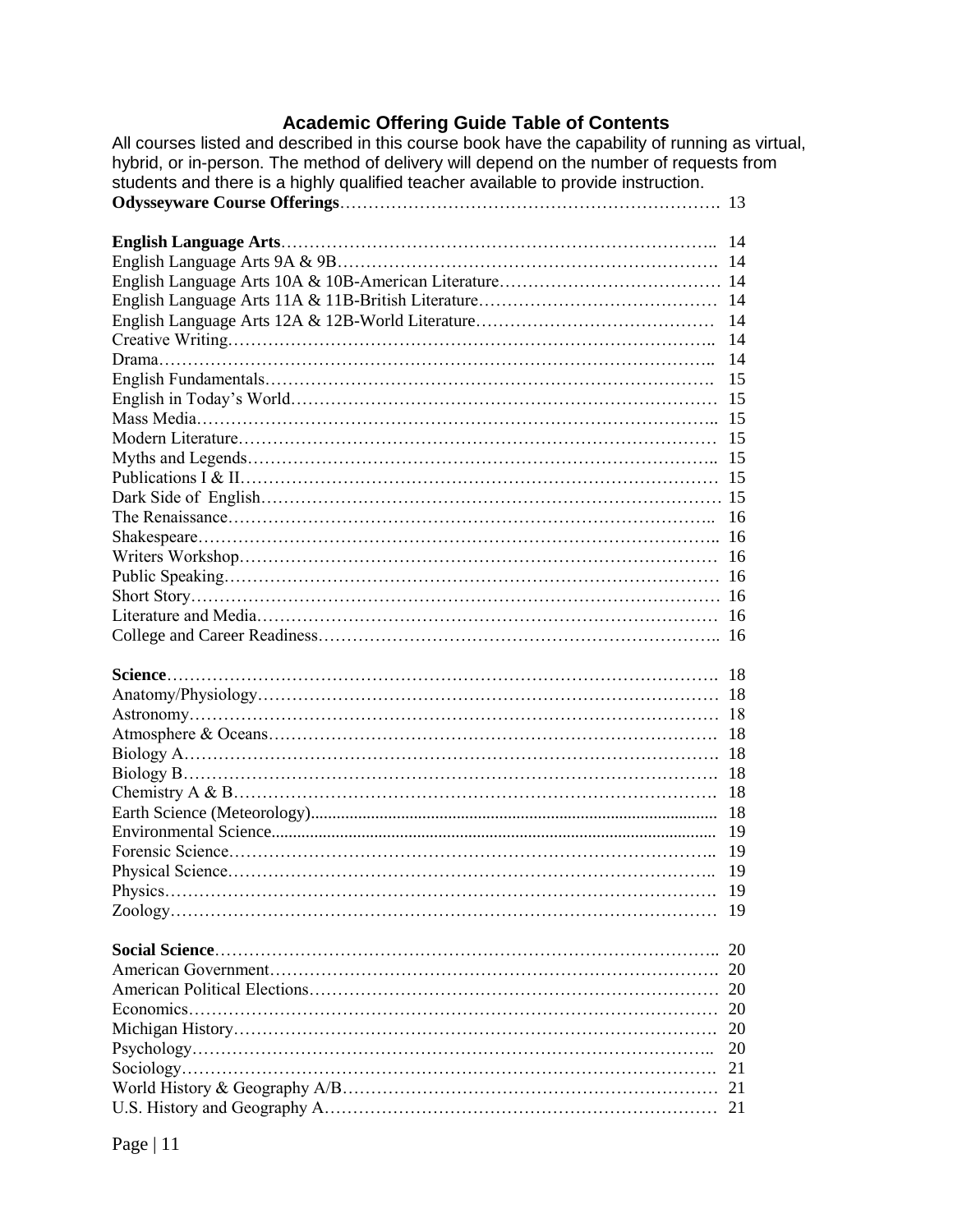| 22       |
|----------|
| 23       |
| 23       |
| 23       |
| 23       |
|          |
| 24       |
|          |
| 24       |
| 24       |
| 24       |
| 24       |
| 24       |
| 25       |
| 25       |
| 25       |
| 25       |
| 25       |
|          |
| 25       |
|          |
| 26       |
| 26       |
| 26       |
| 26       |
| 26       |
| 27       |
| 27       |
| 27       |
| 27       |
| 27       |
|          |
| 28       |
| 28       |
| 28       |
| 28       |
| 28       |
|          |
| 29<br>29 |
|          |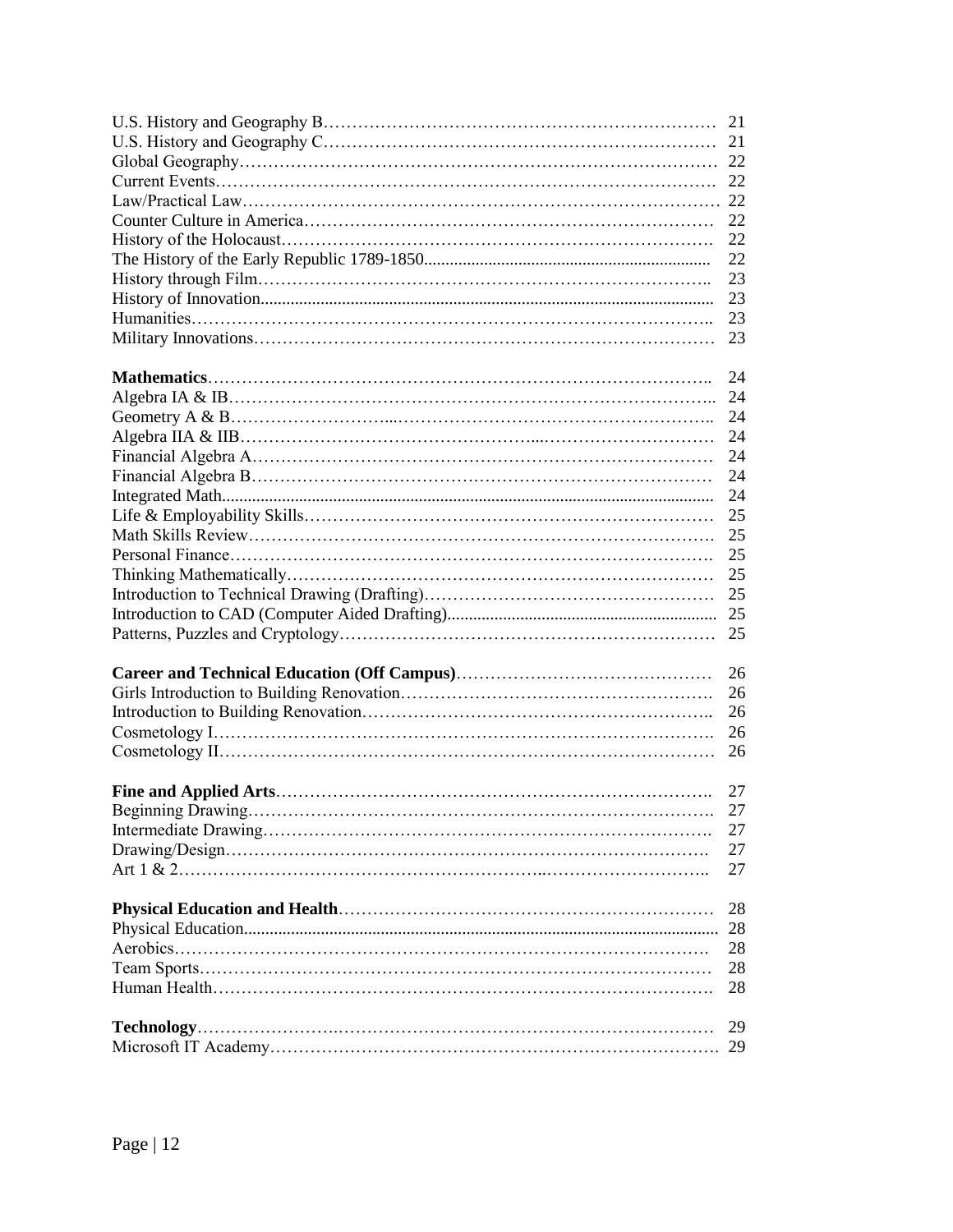# **ODYSSEYWARE COURSE OFFERINGS - 2020-2021**

# **English Language Arts**

- English  $9 A & B$
- English  $10 A & B$
- English 11 A  $&$  B
- English 12 A  $&$  B

# **Mathematics**

- Algebra I A  $&$  B
- Geometry  $A \& B$
- Algebra II A  $&$  B

# **Senior Math**

- Pre Calculus  $A \& B$
- Integrated Math I A  $&$  B
- Consumers Math
- **Personal Financial Literacy**
- **Trigonometry**
- Advanced Algebra A & B

#### **Science**

- $\blacksquare$  Biology A & B
- Chemistry  $A \& B$
- $\blacksquare$  Physics A & B

#### **Science Elective**

- Earth Science A  $&B$
- **Environmental Science A & B**
- Integrated Physics & Chem A  $&B$

#### **Social Studies**

- World History  $A \& B$
- $\blacksquare$  US History A & B
- Government
- **Economics**

# **Health/Physical Ed**

- **High School Health**
- Physical Education

# **Fine Arts**

- $\blacksquare$  Art History A & B
- **Music Appreciation**
- **Music Theory**
- **Media Studies**

# **World Languages**

- French I A  $&$  B
- French II A  $&$  B
- Spanish I A  $&$  B
- Spanish II A  $&$  B
- Spanish III A  $& B$

#### **Computer**

- Bus. Computer Info Systems I A  $&B$
- **Technology & You**

#### **CTE**

- $\blacksquare$  Intro to Agri., Food & Natural Resources
- Construction Careers
- **Principles of Business and Finance**
- $\blacksquare$  Intro to Careers in Education & Training
- **Forensics:** Using Science to Solve a Mystery
- Intro to Hospitality & Tourism Systems
- Intro to Law, Public Safety, Corrections, & Security

#### **Electives**

- Essentials of Communication
- Essentials of Business
- $\blacksquare$  Civil War
- Vietnam Era
- World Geography  $A \& B$
- **World Civilizations**
- Personal  $&$  Family Living
- Psychology
- 20th Century American History<br>• Military Innovations
- Military Innovations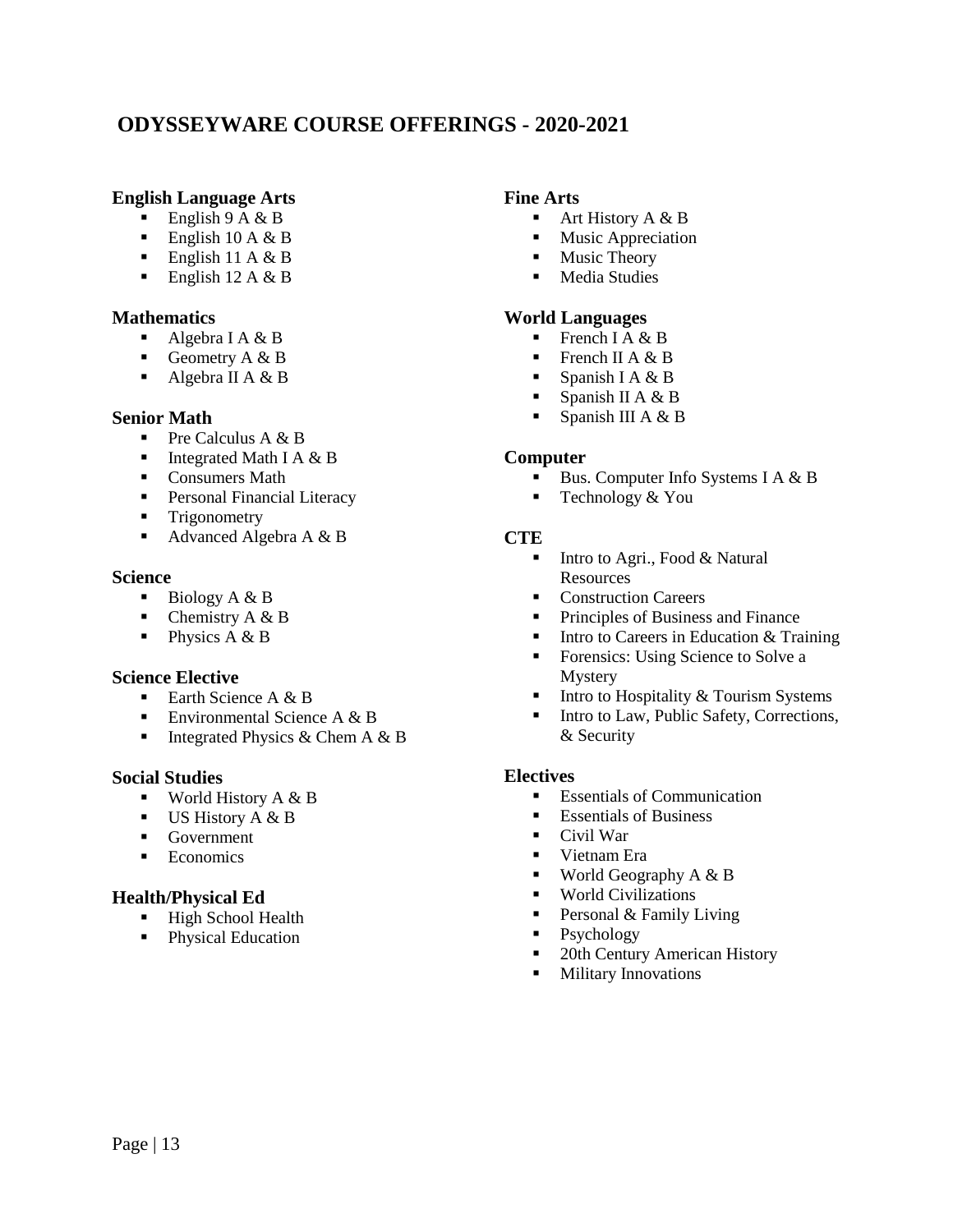# **English Language Arts (ELA) Department Academic Offerings**

# ELA 9A & 9B- **Grade 9 (2) Terms: 1.0 credit**

This course will be an in-depth look at literature that guides students in finding their self and place within society. Students will be expected to read and analyze various works of literature and write responses to these works. The students will also learn ways English is used in today's society and show proficiency in real world applications of English. They will learn the Writing Process, vocabulary and spelling. They will be asked to relate literature to real life situations and experiences. **This class will meet 1.0 credit of the English requirement.**

# ELA 10A & 10B - AMERICAN LITERATURE- **Grade 10 (1) Term: 0.5 credit**

This course is designed to further support student development in all five of the language arts areas: reading, writing, speaking, listening, and viewing. The focus of this class will be on American Literature. A wide variety of literary and informational text will be read and analyzed. While each unit of study has anchor readings that relate to the theme, it is understood that each unit will be supplemented with additional novels, poems, short stories, essays and film clips relating to the theme. **This class will meet 0.5 credit of the English requirement.** 

# ELA 11A & 11B - BRITISH LITERATURE- **Grade 11 (1) Terms: 0.5 credit**

This course deals with British Literature. It will look at the different times of Britain and the historical, social and technical view of British Literature. The students will be asked to read and discuss the literature and various literary elements within them. In addition to reading British Literature, students will be expected to analyze and write about the literature, relate the historical and social views to the readings and compare or contrast to current situations in the world. They will be asked to relate literature to real life situations and experiences. **This class will meet 0.5 credit of the Junior-year English requirement.** 

# ELA 12A & 12B – WORLD LITERATURE- **Grade 12 (1) Term: 0.5 credit**

This course deals with world literature. It will be a chronological exploration of literature from around the world. It will be an unbiased look at the historical, social and technical view of various pieces of literature. The students will be asked to read and discuss the literature and literary elements within them. **This class will meet 0.5 credit of the Senior-year English requirement.**

#### CREATIVE WRITING- **Grades: 11-12 (1) Term: 0.5 credit**

This course will look at the different areas and styles of creative writing. Students will be expected to write daily. Students will write journals, poetry, and stories. It will cover all aspects of writing, including but not limited to, grammar, drafting, proofreading, editing, and revising. **This class will meet 0.5 credit of the Senior-year English requirement.**

# DRAMA- **Grades: 10-12 (1) Term: 0.5 credit**

This course deals with drama as literature and aspects of theater. It will examine various plays from classical to modern times. The students will be asked to read, interpret and discuss the plays and the literary elements present within them, including, but not limited to, plot, setting, themes and characterization. They will also be asked to relate common themes to real life experiences and situations. In addition to the plays, students will also be expected to analyze and write about the plays, create and perform skits and scenes illustrating the literary elements discussed and the technical aspects of theater. There will also be a section on creating all aspects of theater, including set design, costuming, make-up, sound and lighting. The students will research and participate in creating a production. This course will combine interpretive, analytical and critical thinking for class discussion and writing. **This class will meet 0.5 credit of the 10, 11, or 12 English requirement.**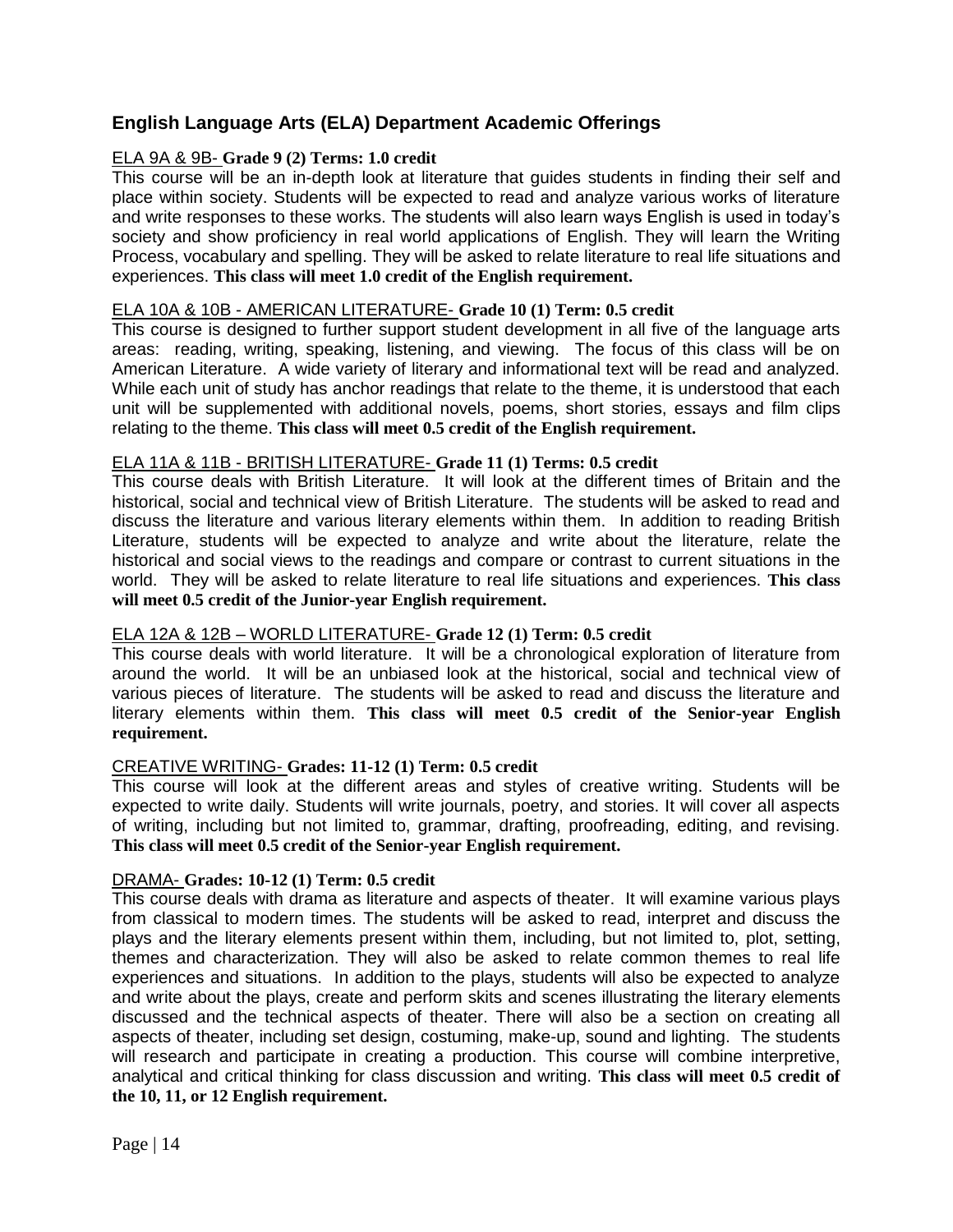# ENGLISH FUNDAMENTALS- **Grades: 10-12 (1) Term: 0.5 credit**

This course will be a thematic approach to literature and writing. It will look at different styles of literature and writing. The students will be asked to read and discuss the literature and various literary elements within it. The student will be expected to participate in discussion. In addition to reading literature, students will be expected to analyze and write about literature and/or current topics and compare or contrast to current situations in the world. They will be asked to relate literature to real life situations and experiences. This course will combine interpretive, analytical and critical thinking for class discussion and writing. **This class will meet 0.5 credit of the 10, 11, or 12 English requirement.**

# ENGLISH IN TODAY'S WORLD- **Grades: 10-12 (1) Term: 0.5 credit**

This course will be dealing with English and the skills needed to function in today's society. It will prepare students for everyday application of English skills. The students will be asked to imagine real life situations and develop the skills needed to master these situations. In addition to fundamental English skills, students will be expected to create writings that will help land jobs and the processes included in job searching. Students will also work on verbal and non-verbal communication skills. The students will be expected to apply the materials of this course in real world situations. **This class will meet 0.5 credit of the 10, 11, or 12 English requirement.**

# MASS MEDIA- **Grades: 11-12 (1) Term: 0.5 credit**

Students will become familiar with the impact of mass media on society. Activities will include readings, current events, research, class discussions, writing, interpretation, analysis, oral participation, and objective evaluation. **This class will meet 0.5 credit of the Senior-year English requirement.**

# MODERN LITERATURE- **Grade: 12 (1) Term: 0.5 credit**

This course will look at the different areas and genre of Modern Literature and the historical, social and technical view that created and influenced Modern Literature. Students will be asked to read and discuss the literature and various literary elements within them. In addition to reading Modern Literature, students will be expected to analyze and write about the literature, relate the social views to the readings and compare or contrast to current situations in the world. They will be asked to relate literature to real life situations and experiences. This course will combine interpretive, analytical and critical thinking for class discussion and writing. **This class will meet 0.5 credit of the Senior-year English requirement.**

#### MYTHS & LEGENDS- **Grades: 10-12 (1) Term: 0.5 credit**

This course will be dealing with a comprehensive look at the mythology, fables and legends of different cultures. It will look at oral and literary traditions. It will compare/contrast the different myths and legends. It will look at the different cultures and how they relate to the historical, social, and technical view of myths, fables, and legends. **This class will meet 0.5 credit of the 10, 11, or 12 English requirement.**

#### PUBLICATIONS I & II- **Grades: 9-12 (2) Term: 1.0 credit**

This course will involve understanding the fundamentals of producing a school newspaper and a yearbook. The student will learn the basics of researching materials, article writing, copy editing, layout and design, photography, and conducting interviews. They will be asked to relate the in-class assignments to real life situations and experiences. It will require a combination of personal skill and creativity to complete assigned tasks. Various techniques and software will be used to compile the newspaper and yearbook. There will be team assignments as well as individual assignments. The students will be asked to show proficiency on the computer and in completing coursework. **For grades 9-11, this class will meet 0.5 credit of general elective requirement and will meet 0.5 credit of the Senioryear English requirement.** 

#### DARK SIDE OF ENGLISH- **Grades: 10-12 (1) Term: 0.5 credit**

This course will be dealing with Gothic literature, texts, and non-fiction. It will look at Vampires, Witches, Ghosts, and other things that go bump in the night. It will explore elements of Romanticism and the Victorian era, as well as, the continuing legacy and influences it has on modern writing. It will look at the music, art and architecture in this genre to enhance student understanding of the literature and time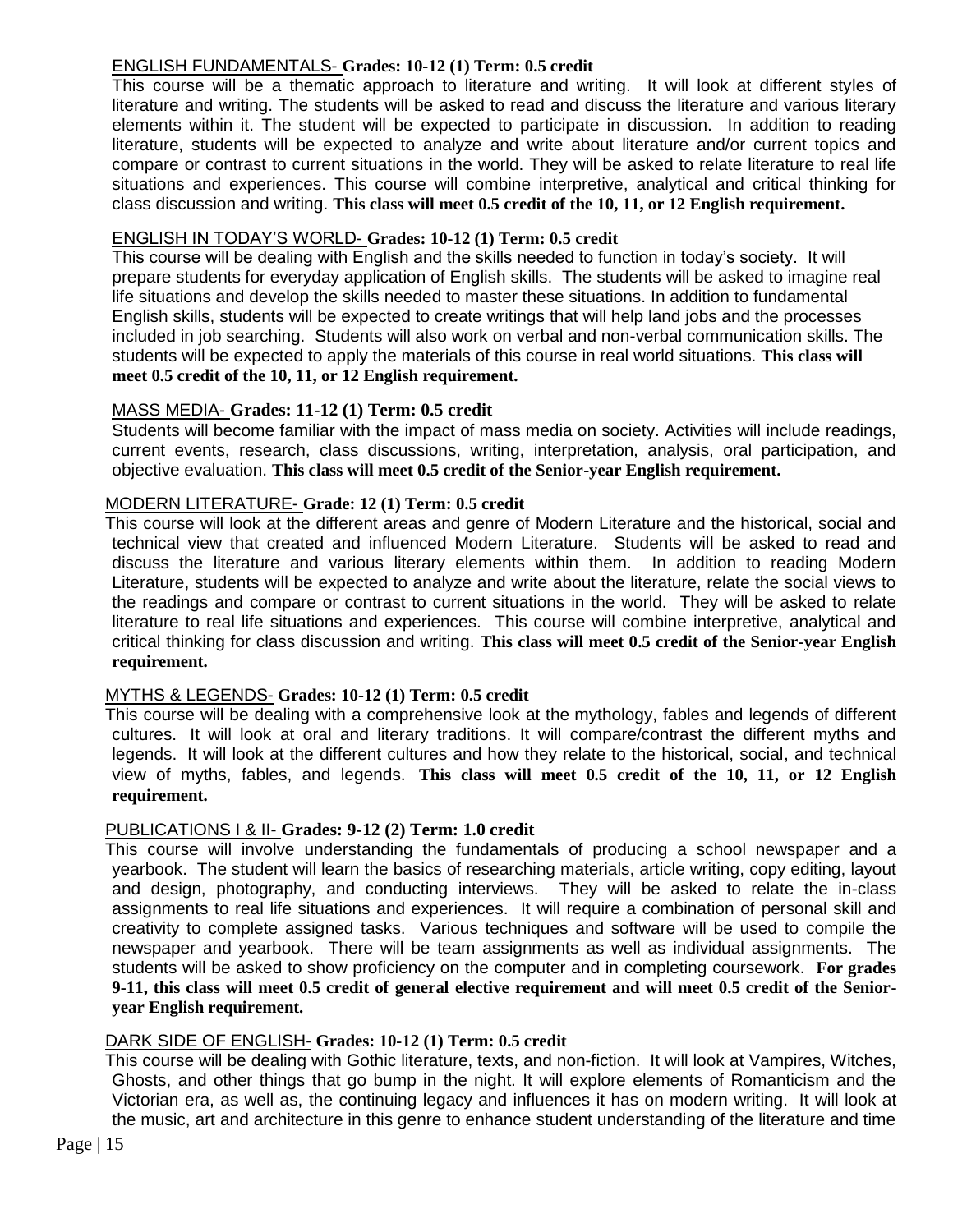period. The students will delve into the darker side of fairytales. The Students will learn about the psychological and physiological side of death and fear. **This class will meet 0.5 credit of the 10, 11, or 12 English requirement.**

# THE RENAISSANCE- **Grades: 10-12 (1) Term: 0.5 credit**

This course will be dealing with the Renaissance time period and the Middle Ages. It will be a comprehensive look at the life and times of the people living during the medieval and renaissance era. It will combine literature, history, art, music and architecture from the time. In addition to the readings, students will be expected to analyze and write about the materials, complete projects, relate the historical and social views to present time, and present and participate during in-class discussions and activities. **This class will meet 0.5 credit of the Sophomore, Junior or Senior-year English requirement.**

# SHAKESPEARE- **Grades: 11-12 (1) Term: 0.5 credit**

This course will be dealing with the works of William Shakespeare. It will look at the life and times of William Shakespeare and the historical, social, and technical view of Shakespeare. The students will be asked to read and discuss the plays and various literary elements within them. Students will be expected to analyze and write about them, relate the historical and social views to the readings and compare or contrast to current situations in the world. Students will research and understand the language of Shakespeare. **This class will meet 0.5 credit of the Junior or Senior-year English requirement.**

# WRITERS WORKSHOP- **Grades: 10-12 (1) Term: 0.5 credit**

This course will look at the academic styles of writing. Students will begin with the foundations of writing and sentence structure. Students will be expected to write daily and in various styles. It will cover all aspects of writing, including but not limited to, grammar, proofreading, editing, essay writing, and a research paper. **This class will meet 0.5 credit of the Sophomore, Junior or Senior-year English requirement.** 

#### PUBLIC SPEAKING- **Grades: 10-12 (1) Term: 0.5 credit**

Course content will include memorization speeches, manuscript speeches, extemporaneous speeches, impromptu speeches, debate, vocabulary, and grammar. Activities will include 12-15 speeches, research, outlining, rough drafts, proofreading, videotaping and final presentations. **This class will meet 0.5 credit of the Sophomore, Junior or Senior-year English requirement.** 

#### SHORT STORY- **Grades: 11-12 (1) Term: 0.5 credit**

This course will be dealing with short stories from classical to modern times. The students will be asked to read and discuss the short stories and the various literary elements present within them, including, but not limited to, plot, setting, themes, and characterization. In addition to the readings, students will also be expected to analyze and write about the short stories. **This class will meet 0.5 credit of the Junior or Senior-year English requirement.** 

#### LITERATURE AND MEDIA**- Grades: 11-12 (1) Term: 0.5 credit**

This course will be dealing with the influences of English on media - movies, music and pop culture. It will explore the stories behind the scenes and the transition of fiction to film. It will look at how film makers use different techniques to enhance the story and produce a desired effect. It will look at the poetry in music and how music impacts English. It will look at how literature throughout the generations has impacted pop culture and how film has impacted literature. The students will be asked to read/watch and discuss the literature/story and various literary elements within them. **This class will meet 0.5 credit of general elective requirement.** 

# COLLEGE AND CAREER READINESS- **Grade: 11 (1) Term: 0.5 credit**

This course will be dealing with English and the basic skills needed for your future. It will prepare students for everyday application of English skills. It focuses on reading, writing, spelling, grammar and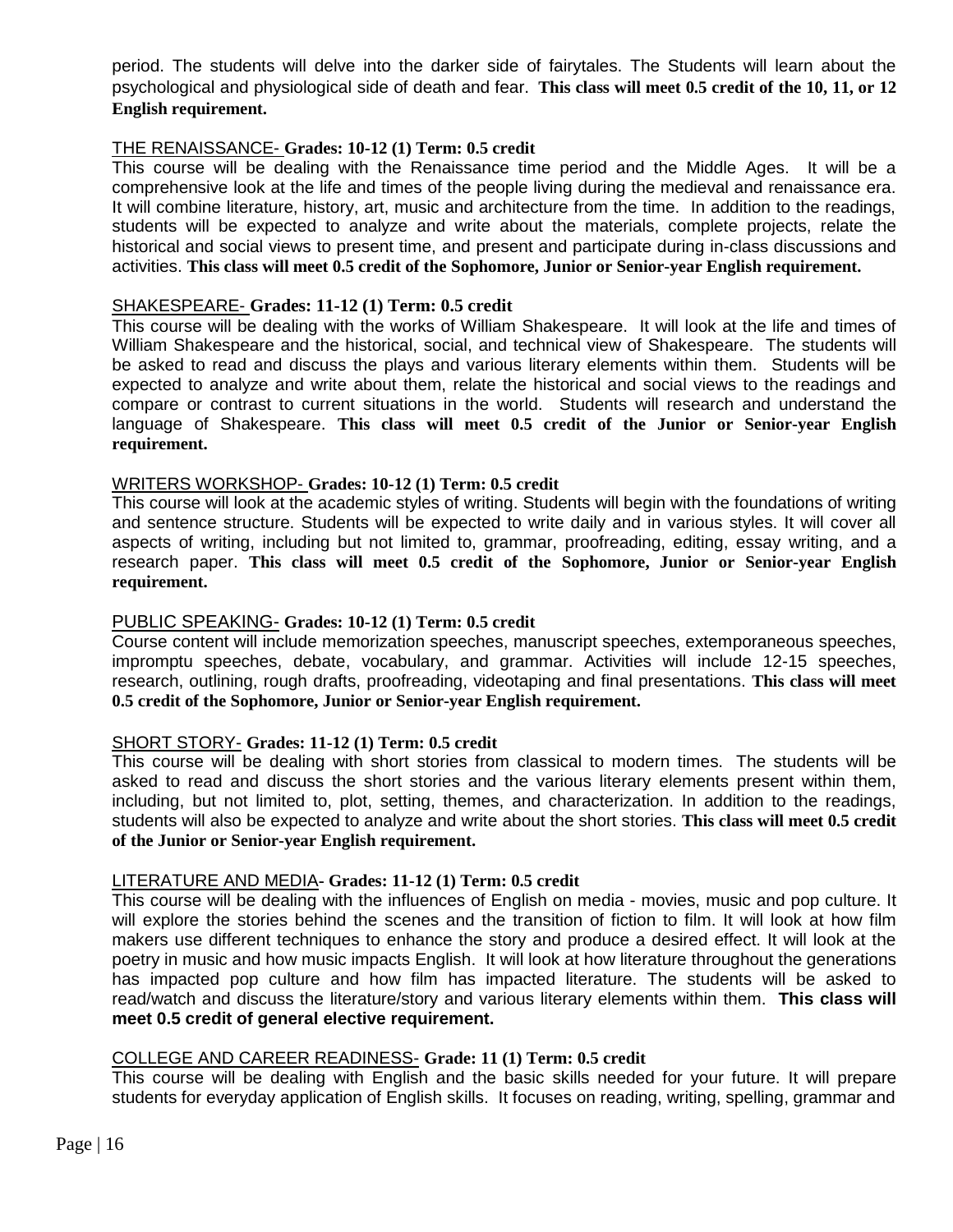vocabulary.In addition to this, students will also be prepared for test taking and completing writing prompts. **This class will meet 0.5 credit of the Junior-year English requirement.**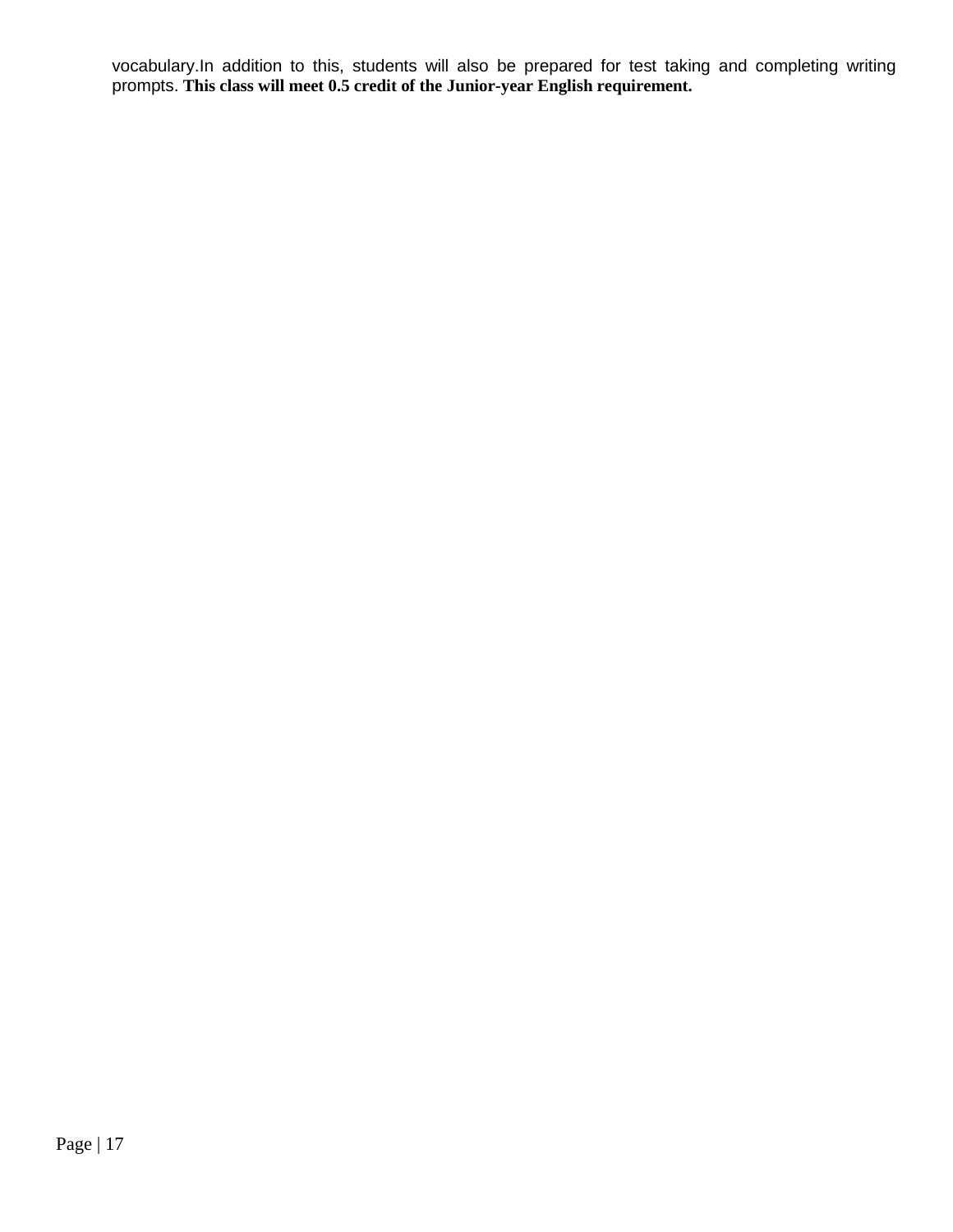# **Science Department Academic Offerings**

# ANATOMY/PHYSIOLOGY- **Grades: 10-12 (1) Term: 0.5 credit**

This class will cover genetics through a presentation of the work of Gregor Mendel. Meiosis is also introduced and discussed. Students will learn about the structure of DNA, how it is replicated and the processes of transcription and translation are explained. Mendelian patterns of heredity and the principles of genetics as applied to humans are covered. The second part of this class focuses on the organs and systems of the human body and how they interact with one another. **This class will meet 0.5 credit of the science elective requirement.**

# ASTRONOMY- **Grades: 11-12 (1) Term: 0.5 credit**

This course will provide the student with an introduction to the concepts of modern astronomy, the origin and history of the Universe and the formation of the Earth and the solar system. Students will compare the Earth's properties with those of the other planets and explore how the heavens have influenced human thought and action. The course gives a description of astronomical phenomena using the laws of physics. The course treats many standard topics including planets, stars, the Milky Way and other galaxies, black holes to more esoteric questions concerning the origin of the universe and its evolution and fate. **This class will meet 0.5 credit of the science elective requirement**.

# ATMOSPHERES & OCEANS- **Grades: 11 and 12 (1) Term: 0.5 credit**

This course will cover the composition, structure and properties of the earth's atmosphere. Students will be introduced to meteorology, the study of atmospheric phenomena, and explore various types of severe weather. Different types of climate will be studied, specifically why different climates occur and how they are classified. Finally, this course will study the oceans and explore the formations of ocean floor features such as ridges and trenches. **This class will meet 0.5 credit of the science elective requirement.**

#### BIOLOGY A- **Grades: 9-12 (1) Terms 0.5 credit**

Basic biological concepts will be covered including cell structures, cell functions, the five kingdoms and classification systems. Students will observe and perform lab activities related to the above areas of study. **This class will meet 0.5 credit of the Biology I requirement.** 

#### BIOLOGY B- **Grades: 9-12 (1) Terms 0.5 credit**

This course covers the Earth's changes through time. Areas to be studied include life's diversity, evolution, viruses, bacteria, protist, fungi, and plants. Students will participate in various lab and group activities. **This class will meet 0.5 credit of the Biology I requirement.** 

#### CHEMISTRY A and B- **Grades: 10-12 (2) Terms: 1.0 credit**

The basic concepts related to the study of chemistry are explored and applied using basic formulas and simple activities. Some of the areas of study are the scientific method, properties, classification and structure of matter, periodic law, atoms and bonding and chemical reactions. **This class will meet 1.0 credit of the Chemistry/Physics requirement.**

#### EARTH SCIENCE (METEOROLOGY) - **Grade: 9 (1) Term: 0.5 credit**

This class will examine the role of the atmosphere and the oceans in Earth's weather patterns. Topics include basic meteorology, nature of storms, and Earth's changing climate. At the end of systems. Students will also be able to understand the oceans' role in world weather and climate. Students will take part in actively monitoring weather data and interpreting data to make meteorological predictions. **This class will meet 0.5 credit of the science elective requirement.**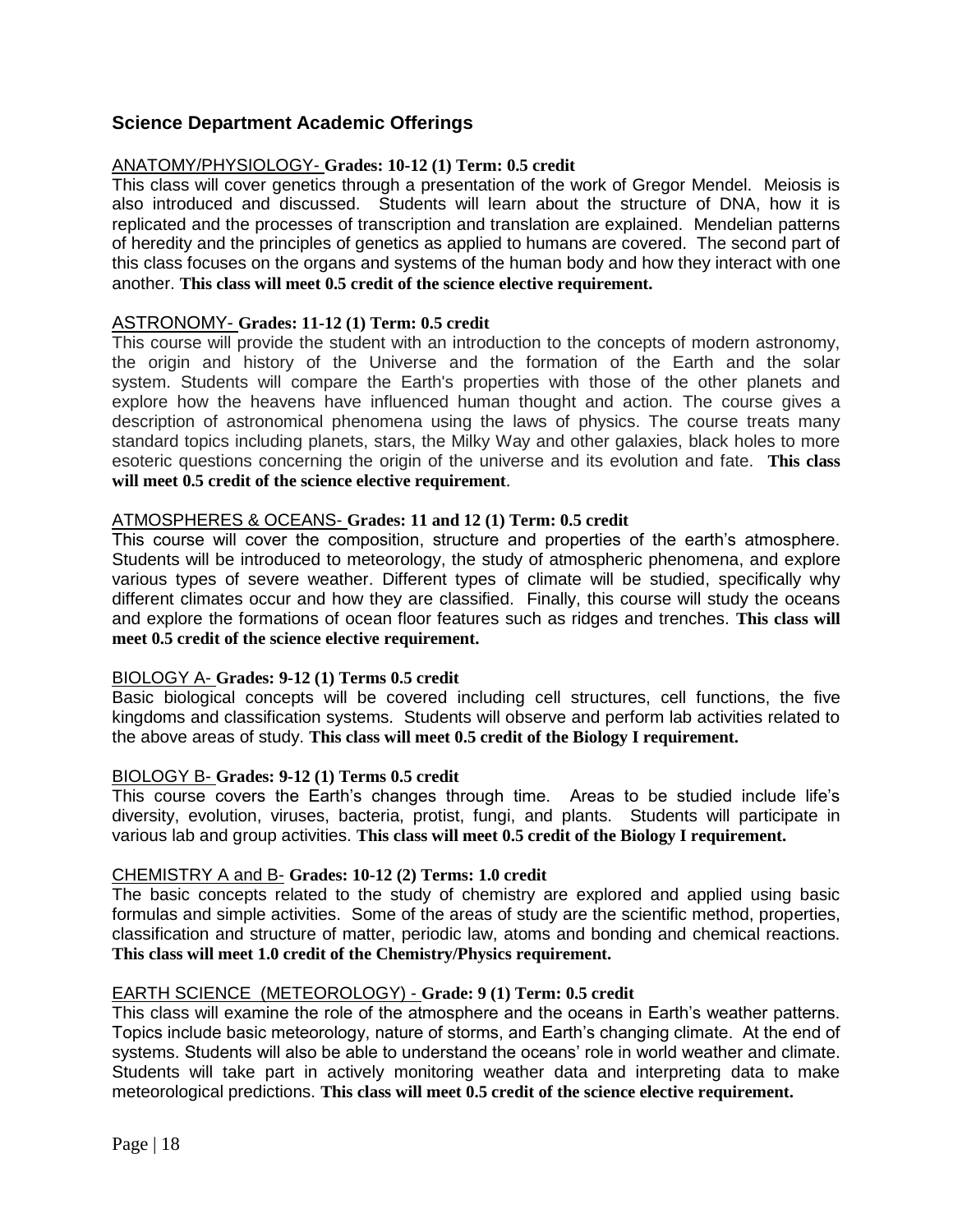# ENVIRONMENTAL SCIENCE- **Grades: 11- 12 (1) Term: 0.5 credit**

This course studies the Earth's biosphere and ecological interactions. Topics covered will include the changing environment, matter, and energy in the world biomes. Students will participate in a variety of group activities related to the above topics. **This class will meet 0.5 credit of the science elective requirement.**

#### FORENSIC SCIENCE- **Grades: 11-12 (1) Term: 0.5 credit**

Forensic Science is an introductory course in which students will have the opportunity to explore how scientific principles are used in analyzing physical evidence found at crime scenes and be introduced to the wide array of career choices in forensics. The fundamental objective is to teach the basic processes and principles of scientific thinking so as to apply them to solving problems that are related not only to science but to all disciplines. Students will be introduced to some of the specialized fields of forensic science, the principles of science and technology upon which they are based, and the application of these principles to various analyses of crime scene evidence. **This class will meet 0.5 credit of the science elective requirement.** 

#### PHYSICAL SCIENCE- **Grades: 10-12 (1) Term: 0.5 credit**

The basic concepts related to the study of physics are explored and applied using basic formulas and simple activities. Some of the areas of study are the scientific method, motion, forces, fluids, simple machines, heat, electricity, and magnetism. **This class will meet 0.5 credit of the science elective requirement**.

# PHYSICS- **Grades: 10-12 (1) Term: 0.5 credit**

This course will focus on Michigan's Physics science content expectations including the nature and practice of scientific inquiry, motion of objects, forces and motion, and forms of energy and energy transformations. Students will learn that physical principles allow understanding in other sciences and everyday experiences (e.g. heat exchanges in the atmosphere as they relate to weather, pressure and temperature differences causing different geological formations, radiation of electromagnet energy and how it affects photosynthesis, the behavior of light and the eye, electricity, electromagnetic waves and your cell phone, nuclear fission and power plants, atomic structure, and chemical reactions). **This class will meet 0.5 of the Physics/Chemistry science requirement.**

#### ZOOLOGY- **Grades: 11-12 (1) Term: 0.5 credit**

**Pre-Requisite**: Successful completion of two science credits

Concepts will include animal behavior, animal evolution, animal anatomy, and ecology. In addition to the above topics, special attention may be given to the study of animals indigenous to Michigan. **This class will meet 0.5 credit of the science elective requirement**.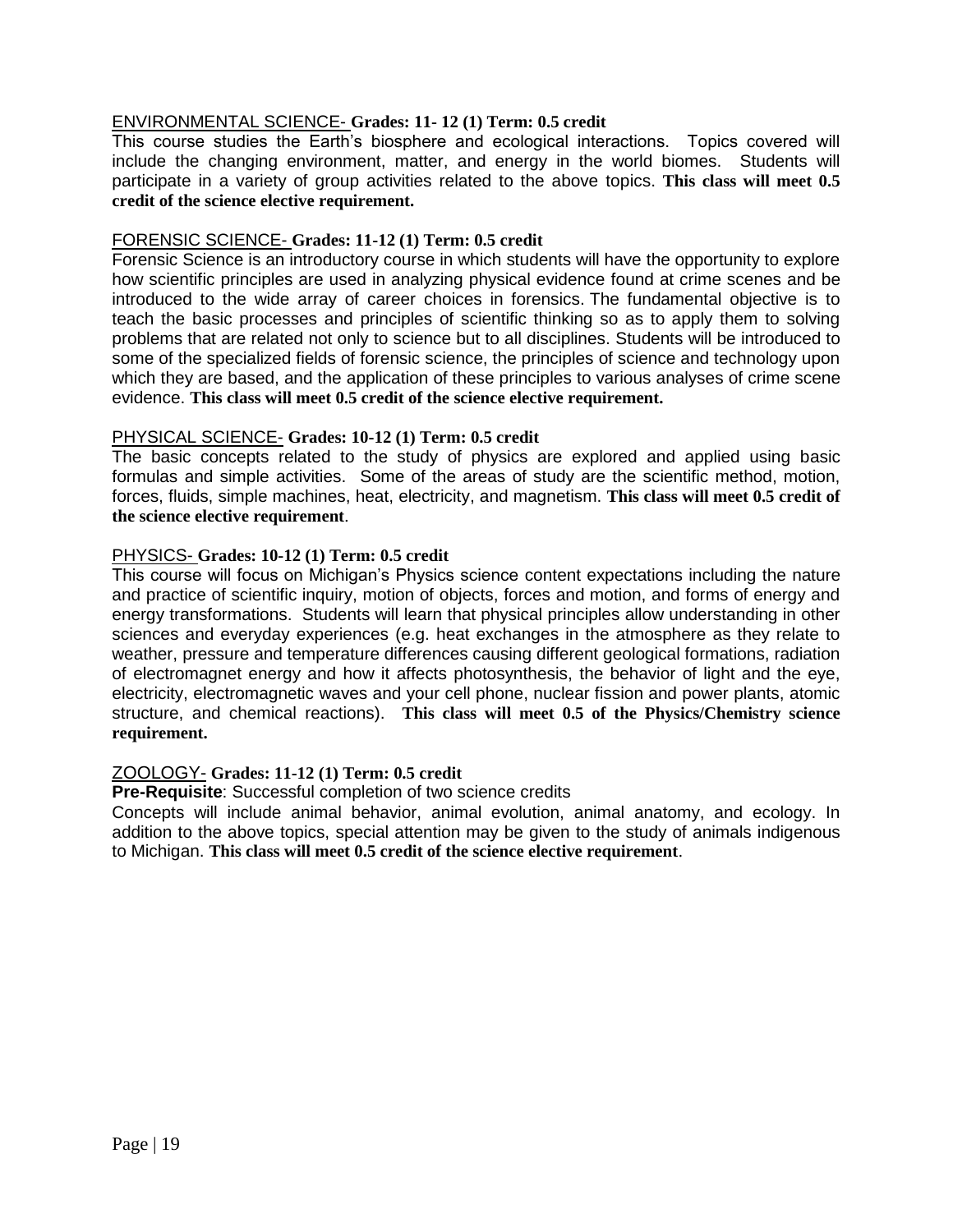# **Social Sciences Department Academic Offerings**

# AMERICAN GOVERNMENT- **Grades: 10-11 (1) Term: 0.5 credit**

This course will cover our democratic heritage, the structure of our government and other governments throughout the world, how democratic institutions function, how different economic systems view the purpose of government, and what contributes to good citizenship. At the end of the course, students will understand how politics are important to our lives, how a bill becomes law, the branches of government and their purposes, improve reading skills, understand political vocabulary, and understand how economics mirror different views of government. **This class will meet 0.5 credit of the government requirement.** 

#### AMERICAN POLITICAL ELECTIONS- **Grades: 10-12 (1) Term: 0.5 credit**

This course is designed to look historically at America's unique, democratic political system of elections by analyzing Presidential elections from 1789 (George Washington) to the present. Topics examined will include the traditional Two-Party structure and the impact of Third Parties, the Electoral College and popular voting; the influence of television, social media and demographic change; and political campaigns for elected office. Students will complete one independent project of their choosing which examines a particular and historic presidential election, producing a paper along with a poster comparing issues and highlights from that significant and historic presidential election. **This class will meet 0.5 credit of the social studies elective requirement**.

#### ECONOMICS- **Grades: 10-12 (1) Term: 0.5 credit**

Students will learn that economics is about making choices and will consider how changing economic circumstances might affect their lifestyles. By the end of the term, students will be able to discuss the basic economic problems faced by consumers in American society; discuss how businesses make economic decisions; discuss ways people invest money to save for the future; and discuss how economic policy affects the individual, state, nation and world. **This class will meet 0.5 credit of the economics requirement.**

#### MICHIGAN HISTORY- **Grades: 10-12 (1) Term: 0.5 credit**

This course will cover exploration and early settlements; the growing years; the versatility of what Michigan has to offer; the growth of the auto industry and industrialization; the state government and its functions; basic information about Michigan locations, highways and how to read a map. Upon completion of this course, the student will be able to understand how Michigan became what it is today; recognize the various functions of state governments, geographical influences, and effects of change; draw conclusions on current events and past history as they relate to everyday sources; realize his/her personal contributions to society; understand the elements in Michigan favorable to the growth of industrialization; know the geographical locations of at least 20 major areas; share a sense of pride in their state; know basic Michigan locations; and know how to read a map. **This class will meet 0.5 credit of the social studies elective requirement**.

#### PSYCHOLOGY- **Grades: 11-12 (1) Term: 0.5 credit**

This course will be a comprehensive look at the theories, ideas, and beliefs of Psychology. It will compare/contrast different theories. It will look at the different cultures and how they relate to the historical, social, and technical view of psychology. The students will be asked to read and discuss the writings and theories. In addition to the readings, students will be expected to analyze and write about the Psychology, relate the historical and social views to the readings and compare or contrast to current situations in the world. They will be asked to relate the theories to real life situations and experiences. This course will combine interpretive, analytical and critical thinking for class discussion and writing. **This class will meet 0.5 credit of the social studies elective requirement**.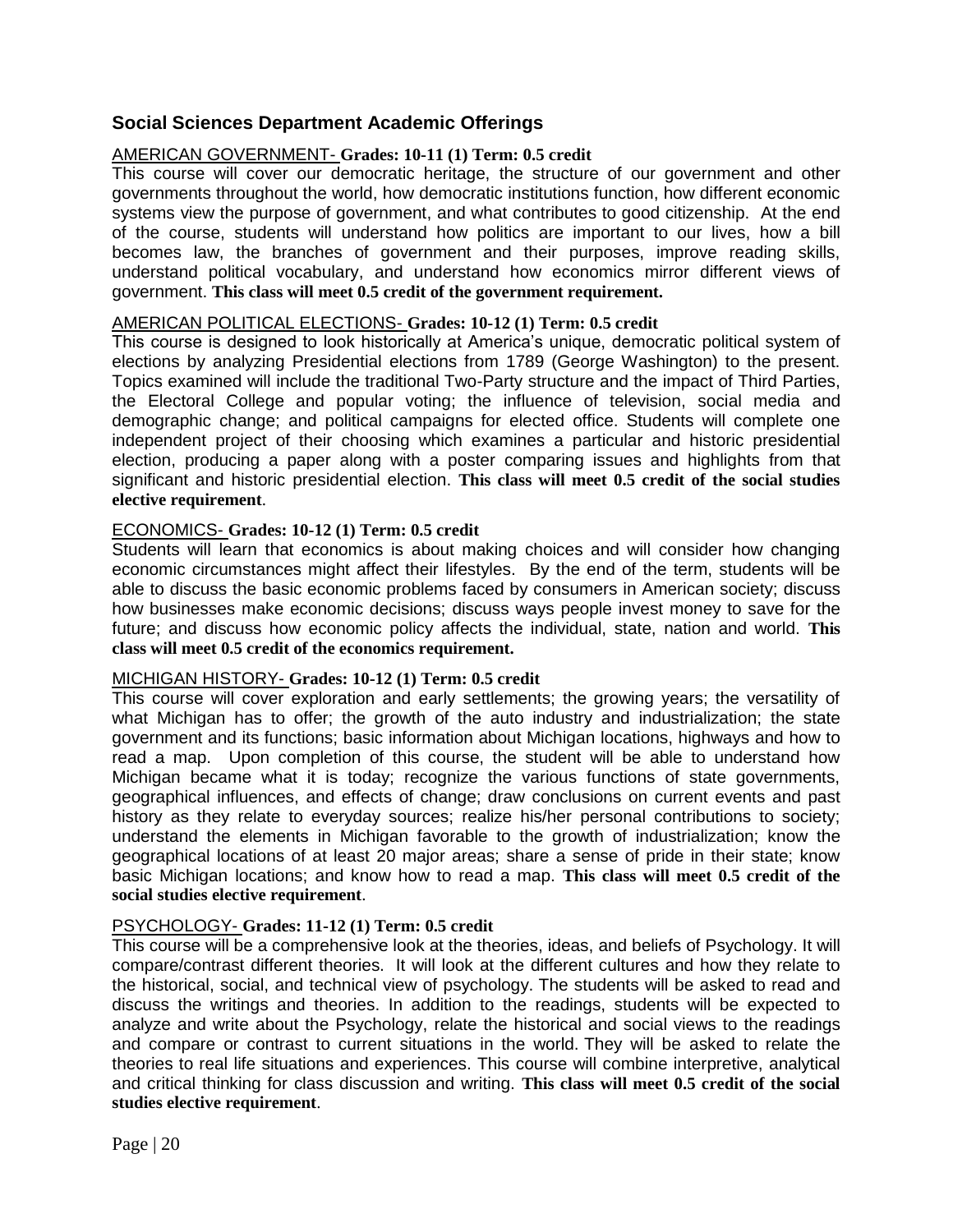# SOCIOLOGY- **Grades: 11-12 (1) Term: 0.5 credit**

Sociology examines how individuals, groups, and institutions interact to make up human societies. Students will learn about sociological perspectives, culture, social structures, and social inequality and study people and the roles they play in society, both as individuals and groups. **This class will meet 0.5 credit of the social studies elective requirement**.

#### WORLD HISTORY & GEOGRAPHY A/B- **Grade: 9 (2) Term: 1.0 credit**

This two trimester course will focus on the emergence of man and the spread of humans through the planet. Emphasis will be on non-European cultures and religions and how the geography of the region affected the civilization and the culture of the society. "A" will cover from classical Greek to the Age of Exploration; "B" will cover the discovery of America to the present. **This class will meet 1.0 credit of the World History I & II requirement.**

# U.S. HISTORY & GEOGRAPHY A- **Grade 10 (1) Term: 0.5 credit**

This course will survey the development of the US from Pre-Columbian American to Appomattox, focusing on Native American societies, Age of Exploration, colonial development, The Revolution, sectional differences, the causes leading to the Civil War, and Reconstruction. Upon completion of this course, the student will be able to list the major physical regions of North America, describe the way of life of early Native Americans, order the steps by which the 13 English colonies became independent, describe the reasons for European exploration, and identify the major events influencing American expansion. **This class will meet 0.5 credit of the U.S. History I requirement.**

# U.S. HISTORY & GEOGRAPHY B- **Grade 10 (1) Term: 0.5 credit**

U.S. History B traces the development of the US from 1865 focusing on Industrialization, Americans movement from isolation to world leadership, the Depression and WWII. It will survey the development of the Cold War, the reform movements of the 50's and 60's, Korea and Vietnam, different ethnic groups and the continuing expansion of civil and human rights. Upon completion of this course, the student will be able to demonstrate knowledge of people, events, ideas, institutions and historical movements; use visual aids such as charts, graphs, maps and photographs; demonstrate knowledge of cultural diversity and unity in American society; construct meaning by reading and gathering, interpreting, analyzing, synthesizing and evaluating information; compare and contrast the development of different regions of the United States; and demonstrate a knowledge of cause and effect in historical situations. The student will be able to develop an informed and reasoned commitment to human rights and equal dignity to all people; demonstrate knowledge of cultural differences between the generations of the 60's; compare and contrast a free society from a totalitarian one; demonstrate knowledge of the historical consequences of American influences throughout the world. **This class will meet 0.5 credit of the U.S. History II requirement.**

# US HISTORY & GEOGRAPHY C - **Grade: 10 (1) Term: 0.5 credit**

US History C examines the historical roots of contemporary issues in late 20<sup>th</sup> Century American history. This course will use textbook readings, starting with post-World War II America to examine the spread of communism and a growing threat to Cold War alliances. Also, the impact of the Vietnam War on American culture and dramatic changes brought about by television, music and Sixties counterculture will be explored. Landmark Supreme Court decisions and presidential politics from Kennedy & Johnson to Nixon & Reagan will be examined in comparison to the Clinton, Bush and Obama eras. Topics such as social conformity promoted by mass media and cultural diversity driven by an expansion of human liberties and civil rights will be examined; immigration legislation, environmental activism, political conservatism and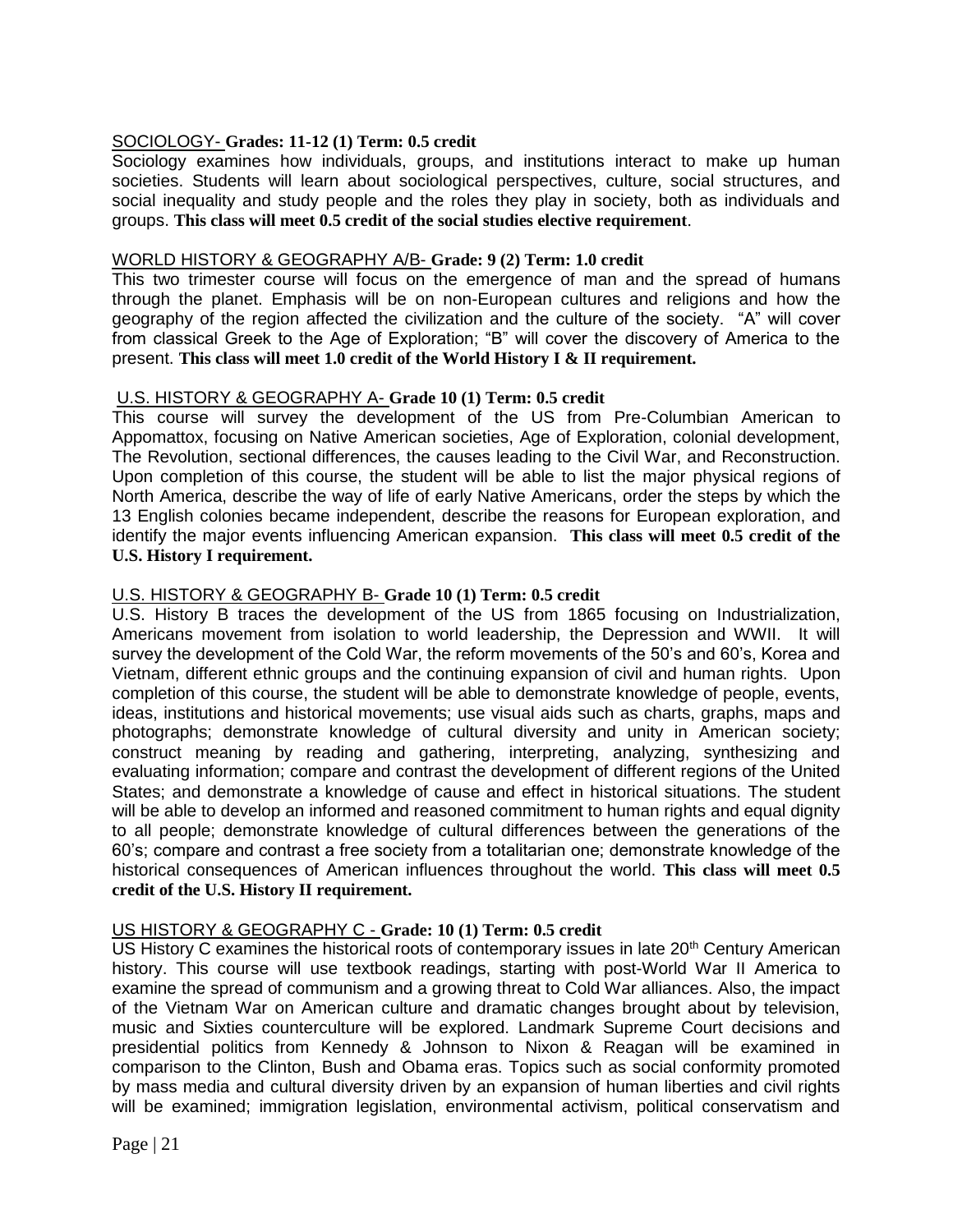economic globalization will be studied; and contemporary technologies from the space race to automobiles with tail fins to landing a man on the moon and the world wide web are included in this course. US History C examines eras from the baby boom generation to the decades of Gen X, Y & Z, from hippies to yuppies, from then until now using textbook assignments, making foldable activities, viewing PowerPoint presentations, and creating poster projects. **This class will meet 0.5 credit of the U.S. History I ~OR~ the U.S. History II requirement**.

#### GLOBAL GEOGRAPHY- **Grades: 10-12 (1) Term: 0.5 credit**

This course will cover the physical and cultural geography of the world. Using the five themes of geography, students will be able to think spatially about their surroundings. There is an emphasis on the increasing connectedness of people and places due to the influence of globalization on world trade, travel, communication, culture, and natural environment. **This class will meet 0.5 credit of the social studies elective requirement**.

# CURRENT EVENTS- **Grades: 10-12 (1) Term: 0.5 credit**

This course is designed to give students a broader view of the world through current events. Students will explore important local, state, national, and international events and topics. Students will use various forms of media to help them examine this information. **This class will meet 0.5 credit of the social studies elective requirement**.

# LAW/PRACTICAL LAW - **Grades: 11-12 (1) Term: 0.5 credit**

The purpose of this elective course is to introduce students to knowledge of law that will help them make decisions in their role as productive citizens. Students increase their knowledge of various types of law including criminal, civil, business, family, and juvenile. While acquiring new knowledge about law, students practice the skills of interpreting, organizing, and analyzing information. Emphasis is placed on activities, which foster the application of legal knowledge to making decisions about personal and public matter. **This class will meet 0.5 credit of the social studies elective requirement**.

# COUNTER CULTURE IN AMERICA- **Grades: 11-12 (1) Term: 0.5 credit**

This course will analyze history from more of a cultural than political standpoint. Students will explore the ever changing culture of  $20<sup>th</sup>$ -21<sup>st</sup> century America through perceptions of music, style, art, and identity. The course will trace the beginnings of many American countercultures and how mainstream America reacted and eventually embraced the new ideas. Counter cultures covered will include The Beat Generation, Rock-N-Roll, Hippies, Punks, and Hip-Hop. **This class will meet 0.5 credit of the social studies elective requirement**.

#### HISTORY OF THE HOLOCAUST- **Grades: 11-12 (1) Term: 0.5 credit**

The Holocaust is a tragic combination of general European and Jewish history. Topics studied in this course include the development of anti-semitism in Europe and the rise of Nazism, European Jewry in the interwar period, the Third Reich's treatment of the `Jewish Question' in the 1930s, Jewish resistance, fate of the survivors, and implications of the Holocaust for contemporary society. Students will review primary and secondary resources, hear testimony from holocaust survivors, and will analyze propaganda used by the Nazi party. **This class will meet 0.5 credit of the social studies elective requirement**.

#### THE HISTORY OF THE EARLY REPUBLIC 1789-1850- **Grades: 11-12 (1) Term: 0.5 credit**

This course will analyze the History of the Early Republic in United States History covering the time period 1789-1850. The Eras that will be discussed are the Post-Revolution to Pre-Civil War. A variety of topics will be researched and emphasized: The Creation of the American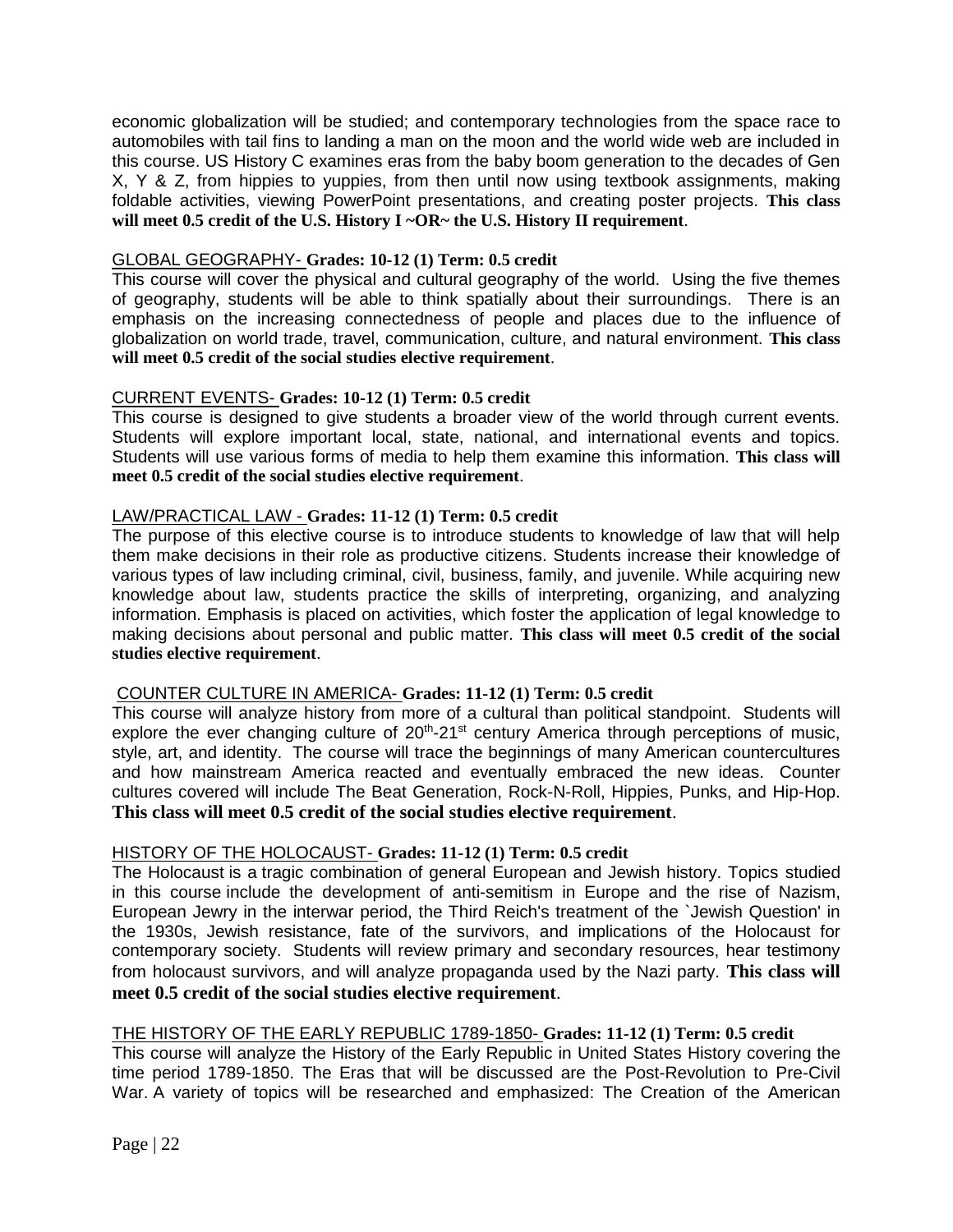Republic, The Crisis of the 1790's, The Jeffersonian Republic, Women's Experience in the Early Republic, Economic and Political Change in the 1820's, The Birth of the Second Party System, Slavery and Slaveholding, Reform and Abolition, The Pro-Slavery Argument and Manifest Destiny, The West/War/Sectional Conflict, and the Compromise of 1850. There is no textbook for this course but supplementary readings will be used to direct the class outline and structure. A variety of learning styles will be addressed pertaining to independent study, lecture, cooperative learning, and research paper writing. **This class will meet 0.5 credit of the social studies elective requirement**.

# HISTORY THROUGH FILM- **Grades: 11-12 (1) Term: 0.5 credit**

This course will use film to approach significant problems in history. Students will examine historical events by watching, discussing, and writing about movies. The films studied in this course will include historical themes such as slavery, apartheid, genocide, war, organized crime, and government corruption. This course will give students practical experience in critical analysis by evaluating full length feature films as historical evidence, use film as a means of motivating students to study selected topics in United States and global history, and improve students' research and writing skills through the assignment of critical essays on selected subjects that use film and traditional sources as evidence. **This class will meet 0.5 credit of the social studies elective requirement**.

# HISTORY OF INNOVATION- **Grades: 11-12 (1) Term: 0.5 credit**

This course will be a historical examination of the broad scope of inventors over the course of world history, highlighting significant innovations and important contributions to mankind. From simple machines to design and manufacture, communication to transportation, science to energy to the internet, subjects of innovation will be introduced using technology chapters, PowerPoint presentations of hundreds of innovators, and internet research supporting projects of contemporary innovations and interest. **This class will meet 0.5 credit of the social studies elective requirement**.

#### HUMANITIES- **Grades: 11-12 (1) Term: 0.5 credit**

This course integrates the study of U.S. History and Cultures with literature of the cultures and time periods. The course is structured around the U.S. History and World History curriculum and literature which illustrates the various time periods. **This class will meet 0.5 credit of the social studies elective requirement**.

#### MILITARY INNOVATIONS – **Grades: 10-12 (1) Term: 0.5 credit**

This course will concentrate on the thirteen essential maxims of warfare. It will analyze how great commanders have exploited the weapons, technology, and military and social organizations available to them, and how they have applied universal principles to achieve victory. The course will examine how success or failure is usually dependent upon the quality of the military leadership that a people or a nation is able to command. Special emphasis on the revolution in warfare due to changed technology and to terrorist attacks. **This class will meet 0.5 credit of the social studies elective requirement**.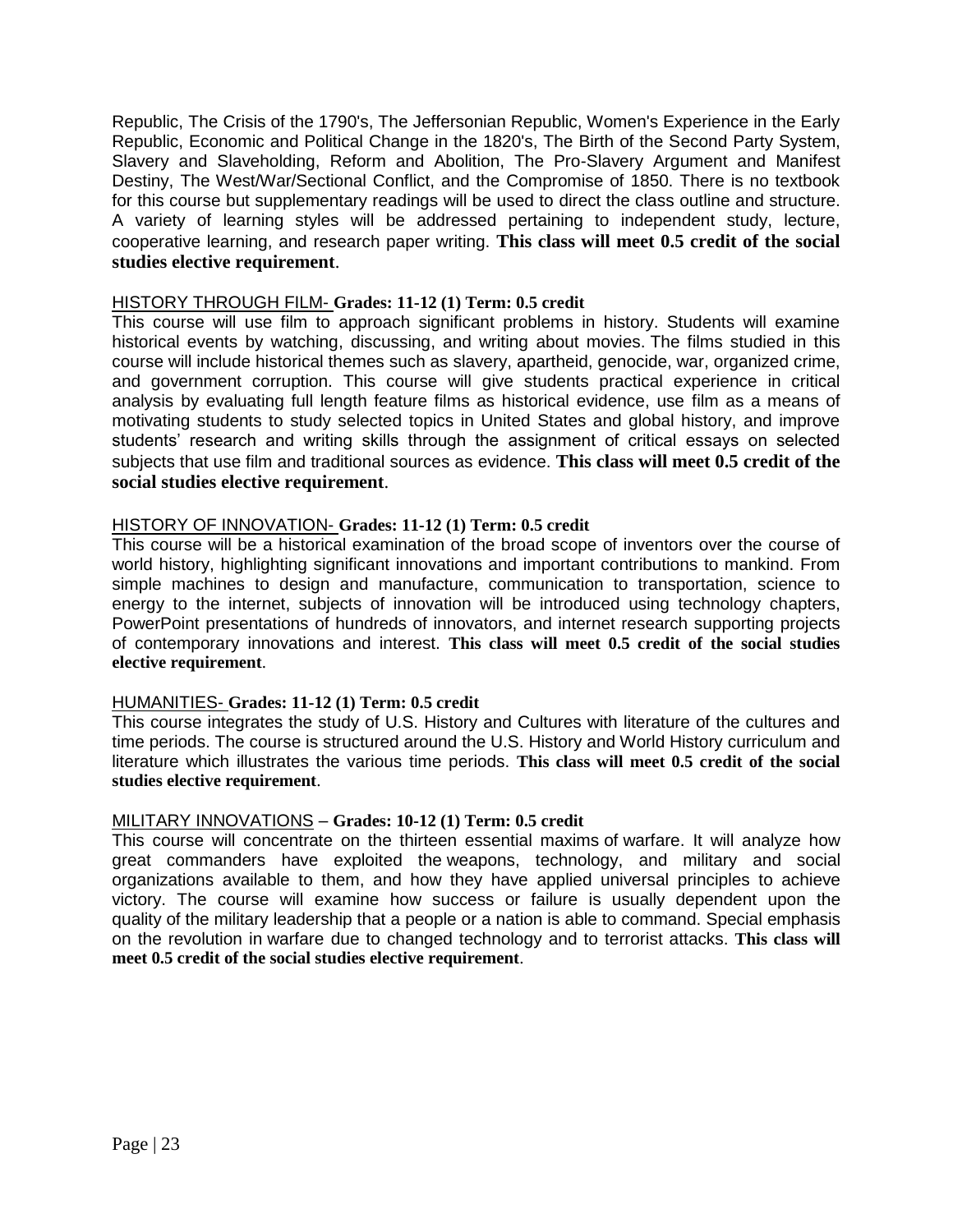# **Mathematics Department - Academic Offerings**

#### ALGEBRA IA & IB (Calculator allowed) - **Grades: 9-12 (2) Terms: 1.0 credit**

This class is a comprehensive first-year algebra program designed to meet state benchmarks. Algebra 1A provides the foundations for functions and linear equations.

Algebra 1B (prerequisite – successful completion of Algebra 1A) examines polynomials, nonlinear functions, and data analysis. **This class will meet 1.0 credit of the Mathematics requirement.** 

#### GEOMETRY A & B- **Grades: 9-12 (2) Terms: 1.0 credit**

Prerequisite: Algebra IA & IB. An informal approach is used to recognize geometric figures and apply concepts. Students learn to draw conclusions by practicing skills, applying theorems and postulates, experimenting and reasoning from given facts without writing formal proofs. **This class will meet 1.0 credit of the Mathematics requirement.** 

#### ALGEBRA IIA & IIB- **Grades: 10-12 (2) Terms: 1.0 credit**

Prerequisite: Algebra IA & IB and Geometry A & B. A comprehensive program in second-year algebra developed for students who are mathematically oriented. Students use expressions, equations, functions and other algebraic concepts to solve problems and practice skills. (Calculator allowed) **This class will meet 1.0 credit of the Mathematics requirement.** 

#### FINANCIAL ALGEBRA A- **Grades: 11 and 12 (1) Term: 0.5 credit**

Recommendation: Successful completion of Algebra II. Course content will include real life situations such as dealing in the stock market, business organization, stock market data, simple moving averages, stock market ticker, transactions, fees, splits, and dividend income. Students will learn skills in modeling a business using scatterplots and linear regression, supply and demand, revenue functions and profit equations. Banking services including checking and saving accounts, reconcile of a bank statement, compound interest formulas, and future and present value of investments will also be covered. **This class will meet a 0.5 credit of the Mathematics requirement.** 

#### FINANCIAL ALGEBRA B- **Grades: 11 and 12 (1) Term: 0.5 credit**

Recommendation: Successful completion of Algebra II. Course content will included real life situations such as consumer credit including loans, credit cards, automobile ownership, buying and selling a car, automobile insurance, depreciation, driving data, and accident investigations. Students will also experience lessons in searching for employment, pay periods/hourly rates, commissions, royalties, piecework pay, benefits, social security, and Medicare. **This class will meet 0.5 credit of the Mathematics requirement.** 

#### INTEGRATED MATH- **Grades: 10-12 (1) Term: 0.5 credit**

This integrative math course helps students develop mathematical skills that enable them to solve problems and use reason and logic in math courses. Integrated Math gives an overview of the many mathematical disciplines. Topics will include number sense, operations, algebraic sense, introduction to probability, geometric figures, geometric movement, measurement, and probability. Content is expressed in everyday mathematical language and notations to help students learn to apply the skills in a variety of applications. **This class will meet 0.5 credits of the Mathematics elective requirement.**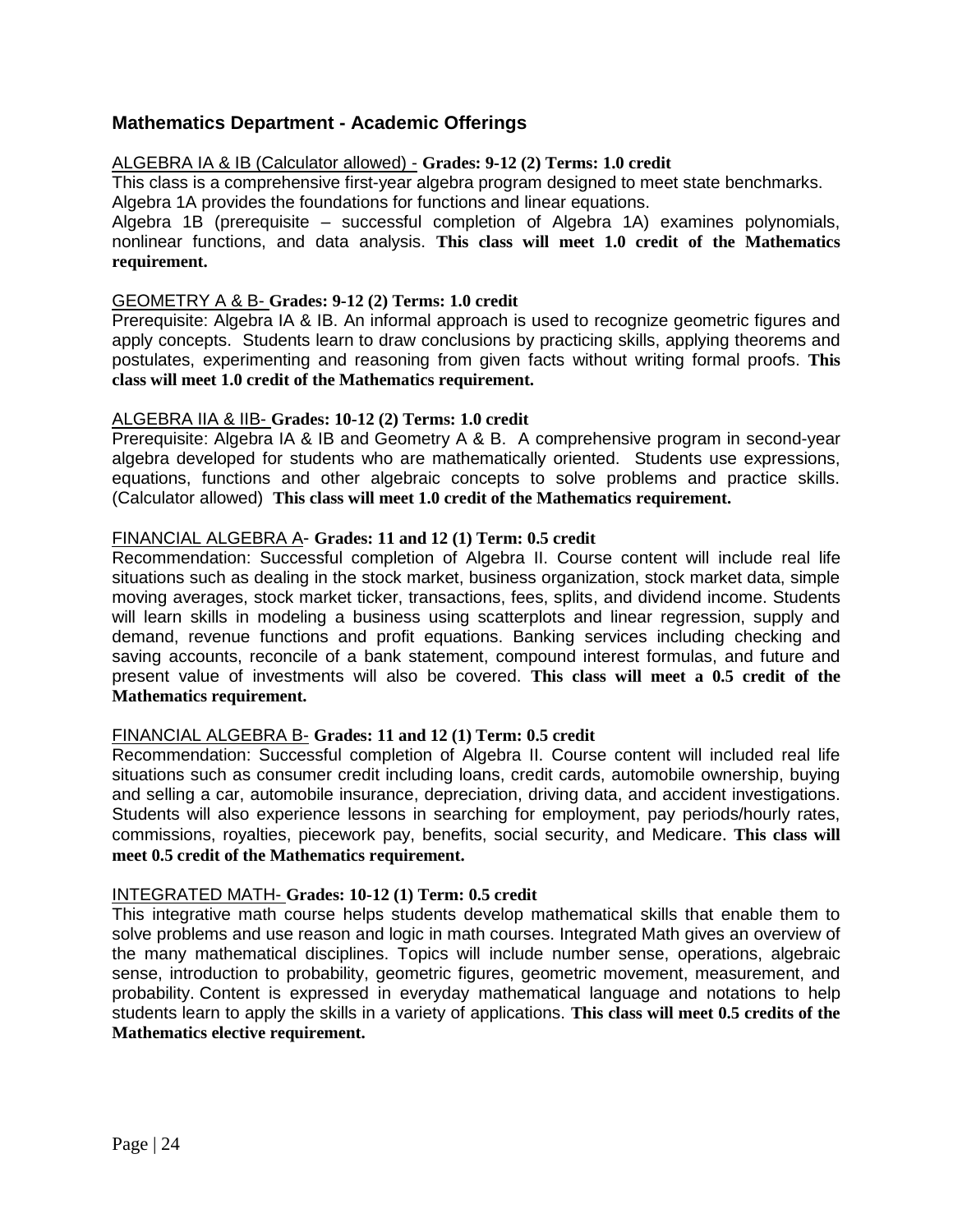# LIFE & EMPLOYABILITY SKILLS – **Grades: 10-12 (1) Term: 0.5 credit**

As a high school student, you will soon enter the "real world" where you will live on your own. You will no longer be a child. YOU will be responsible to handle things that have been handled for you. Some of these things involve getting and holding a job. This class will discuss what students' career options are. Other things involve mathematical computations, especially as they relate to money. Sometimes, students ask when they are ever going to use the math they learn in school; this class is designed to teach math skills you are most likely to use in real life.

#### MATH SKILLS REVIEW- **Grades: 10-12 (1) Term: 0.5 credit**

This course is designed to review students' basic knowledge of mathematics. Students will work to enhance their fundamental skills of addition, subtraction, multiplication, division, exponents, fractions, percents, square roots, solving algebraic equations, and some basic Geometry formulas. **This class will meet 0.5 credits of the Mathematics elective requirement.**

#### PERSONAL FINANCE- **Grades: 10-12 (1) Term: 0.5 credit**

We all make personal financial decisions every day of our lives. Many of these decisions have a lasting impact. The primary goal of this course is to provide students with some basic personal finance tools and knowledge that will enable them to build the life they want. **This class will meet 0.5 credit of the Mathematics elective requirement.**

#### THINKING MATHEMATICALLY- **Grades: 10-12 (1) Term: 0.5 credit**

This course includes introductory treatments of sets, logic, number systems, number theory, and voting. Students will be exposed to these topics through a variety of real world projects and applications. **This class will meet 0.5 credit of the Mathematics elective requirement.**

#### INTRODUCTION TO TECHINCAL DRAWING (DRAFTING) - **Grades: 10-12 (1) Term: 0.5 credit**

Students will develop skills on the drafting board including freehand sketching, lettering techniques, basic technical drawing, basic orthographic projection, basic isometric drawing, and dimensioning. Introduction to Technical Drawing not only prepares students for the drafting field but also teaches them life skills such as job searching and resume and portfolio building. **This class will meet 0.5 credits of the Mathematics elective requirement.**

# INTRODUCTION TO CAD (COMPUTER AIDED DRAFTING) - **Grades: 10-12 (1) Term: 0.5 credit**

Students will use techniques learned in Intro to Technical Drawing and apply them toward drafting on a computer program, hence Computer Aided Drafting. Students will learn advanced techniques such as hatching, layers, and polar coordinates. In the worlds of Engineering, Manufacturing, and Architecture, many of the design plans are created using computer programs, the skills learned in CAD will help you be one step above the competition. **This class will meet 0.5 credits of the Mathematics elective requirement.** 

#### PATTERNS, PUZZLES, AND CRYPTOLOGY- **Grades: 10-12 (1) Term: 0.5 credit**

Students will explore various mathematical patterns that occur in nature. This includes ideas related to the Golden Ratio and the Fibonacci sequence. Students will also explore various mind puzzles and enhance their logic and problem solving skills. Lastly, the student will explore the field of cryptology, the study of "secret" codes, and finish the class by writing their own code and trying to break fellow classmates' codes. **This class will meet 0.5 credits of the Mathematics elective requirement.**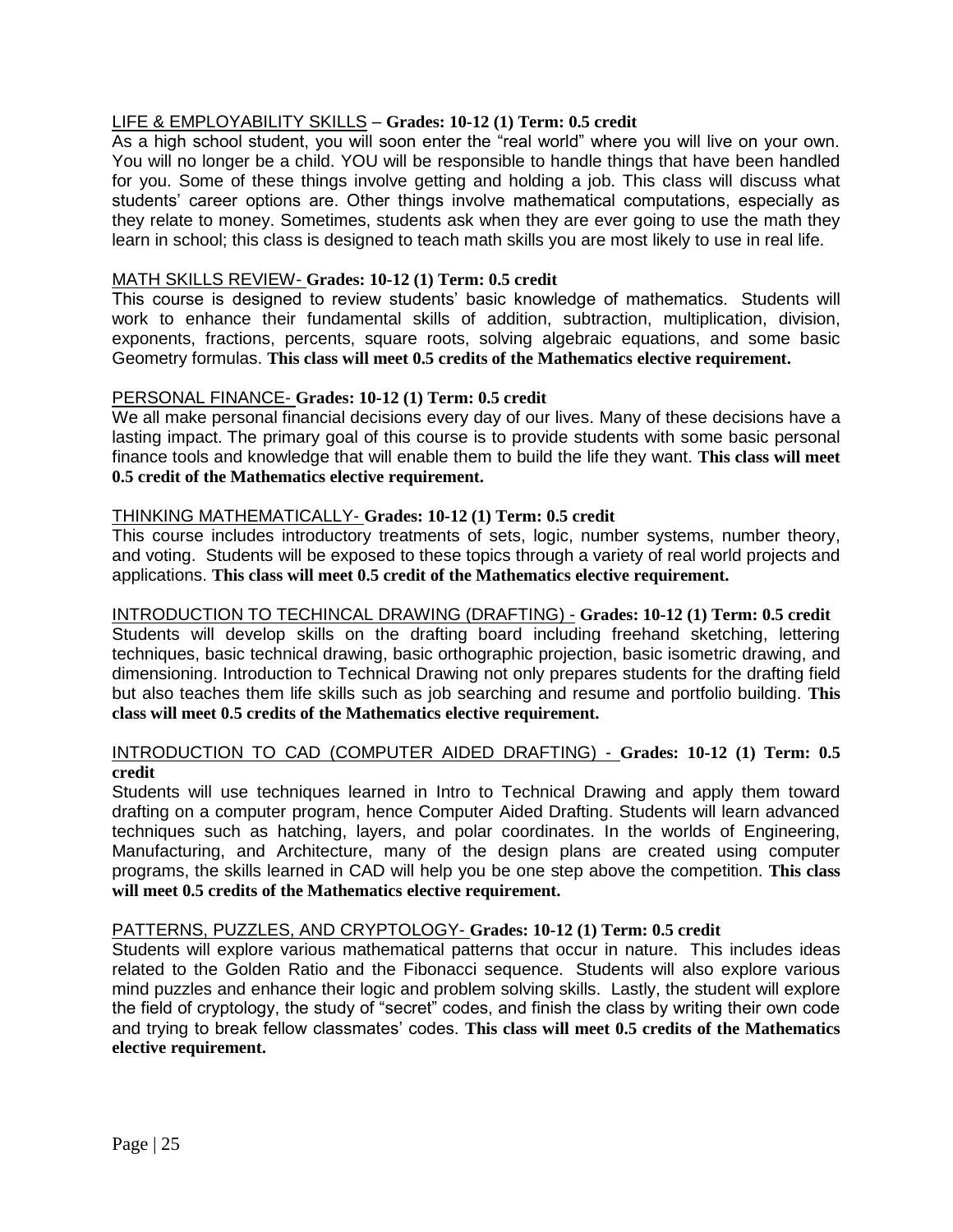# **Career and Technical Education-Academic Offerings**

# **Off Campus—Career and Technical Education**

# GIRLS INTRODUCTION TO BUILDING RENOVATION- **Lake Shore High School- Grades: 9-12 (1) Term: 0.5 credit**

A new, one hour, one term hands-on class geared toward "the girls." Ladies! Get the skills to repair, replace or maintain many items in one's house. Change a light fixture, an electrical switch or outlet, even a garbage disposal. Learn to paint, repair a hole in drywall and change a faucet. Handle and read a tape measure like a pro. You will have the chance learn about and use over 30 hand and power tools. So many odd jobs will need to be done when you own a home, get those skills now in a fun and safe environment. There is NO Prerequisite! **This course will meet 0.5 credits of the general electives requirement.** 

#### INTRODUCTION TO BUILDING RENOVATION- **Lake Shore High School- Grades: 9-12 (1) Term: 0.5 credit**

This is a one hour, one Term, hands-on Introduction class covering the many areas of construction and renovation. Beginning with hand and power tool safety and how to handle and read a tape measure. Then you will learn about and use over 30 hand and power tools. Practical hands-on work could include: electrical, hammering practice and rough framing, plumbing, drywall installation and repair, painting and finishing, project building, finish carpentry and more. Learn how your house is put together and how to take it apart to repair or replace something. Whether you are going into construction or not, these skills will be useful for the rest of your life. Get those skills now and have fun at the same time. **This course will meet 0.5 credit of general elective requirement.**

#### COSMETOLOGY I – **Warren Woods - Grades: 11and 12 (3) Terms: 3.0 credits (Two Class Periods per Term)**

Course content will include hairstyling, manicures, and pedicures. This is the first year of a twoyear (1500 hour) state certified program. The curriculum is set up by the Michigan State Licensing Board of Cosmetology and covers all areas of Cosmetology, theory and skill training. Upon completion of Cosmetology II, the student is eligible to take the State Cosmetology examination and may apply for licensing (student must be 17 years old). Students will be required to attend an additional fourteen (14) days before the school year begins and fourteen (14) days at the end of the school year. **This course will meet 3.0 credits of general elective requirement.**

# COSMETOLOGY II – **Warren Woods** - **Grade: 12 (3) Terms: 3.0 credits (Two Class Periods per Term)**

Prerequisite: Successful completion of Cosmetology I

Course content will include hairstyling, manicures, and pedicures. This is the second year of a two-year (1500 hour) state certified program. The curriculum is set up by the Michigan State Licensing Board of Cosmetology and covers all areas of Cosmetology, theory and skill training. Upon completion of Cosmetology II the student is eligible to take the State Cosmetology examination and may apply for licensing (student must be 17 years old). Students will be required to attend an additional fourteen (14) days before the school year begins and fourteen (14) days at the end of the school year. **This course will meet 3.0 credits of general elective requirement.**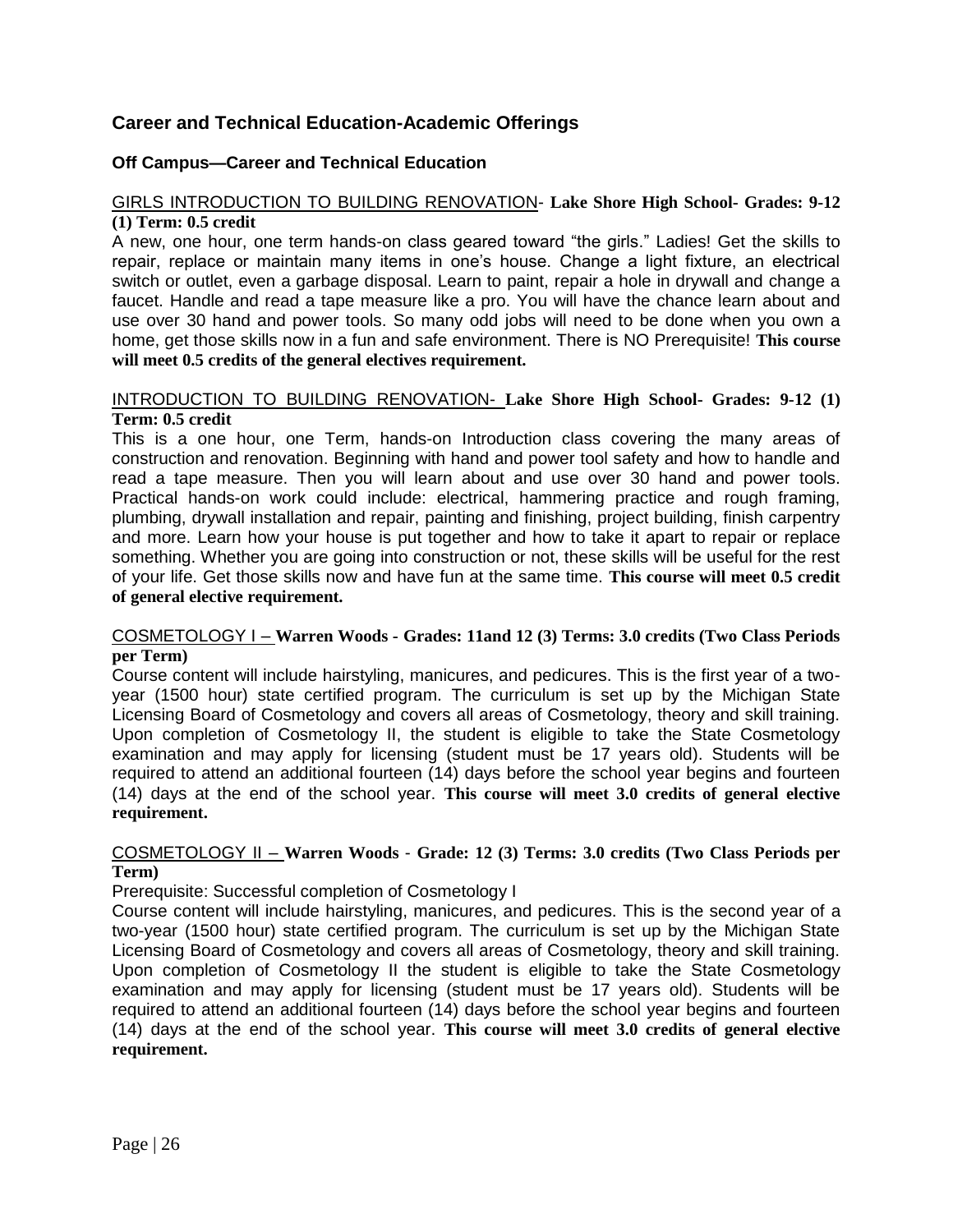# **Fine and Applied Arts Department - Academic Offerings**

#### BEGINNING DRAWING- **Grades 10-12 (1) Term: 0.5 Credit**

This course will form an introduction to drawing and painting and present a thorough guide for the beginner through the use of line, texture, value color shape and space. Media in drawing includes use of pencil, pen and ink, pastels, and charcoal. Painting focuses on composition in oil, pastels, watercolor, acrylic, and tempera. Students will interpret through observation, various landscape and still life subjects. Aesthetics in art history will be introduced through the use of slides and videos. Included are critiques of professional and student work. **This class will meet a 0.5 credit of the Art elective requirement.**

#### INTERMEDIATE DRAWING- **Grades 10-12 (1) Term: 0.5 Credit**

Intermediate Drawing will include deeper and more extensive exploration in this discipline. Each term builds a growing sophistication in the execution of drawing and painting and knowledge of the history of art as a means for individual expression applied to the individual student's course of study. **This class will meet a 0.5 credit of the Art elective requirement.**

#### DRAWING/DESIGN- **Grades 10-12 (1) Term: 0.5 Credit**

Students will use various media to develop craftsmanship and refine technique. Each student will create a portfolio of two-dimensional media. This class will count toward the Fine and Performing Arts graduation requirement. This course is repeatable. **This class will meet a 0.5 credit of the Art elective requirement.**

# ART 1 & 2- **Grades 10-12 (1) Term: 0.5 Credit**

This course is an introduction to the elements and principles of design, elementary drawing and color. Students will intentionally use art material and tools effectively to communicate ideas, create artwork that uses organizational principles and functions to solve specific visual arts problems, and reflect upon the characteristics and assess the merit of one's personal artwork. **This class will meet a 0.5 credit of the Art elective requirement.**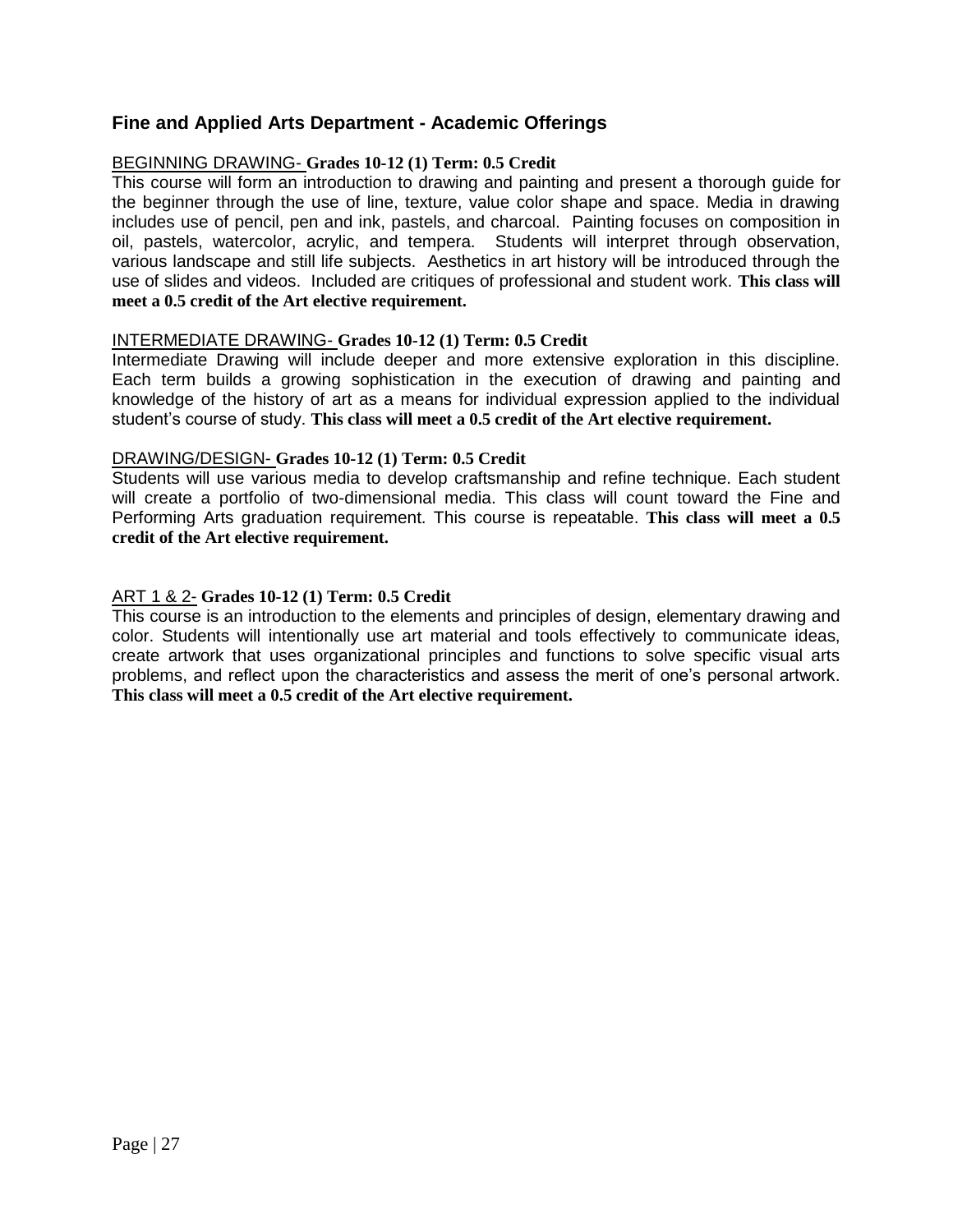# **Physical Education & Health Department - Academic Offerings**

# PHYSICAL EDUCATION- **Grades: 9-12 (1)Term: 0.5 credit**

Course content will include soccer, football, volleyball, basketball, bowling, speedball, badminton, softball, swimming, and fitness activities which may include circuit training. Students will learn that physical activity is an important part of a healthy life style. In each activity, skills, strategies and sportsmanship will be stressed. This is an activity-based class. Students must dress in appropriate attire to participate on a daily basis.

# **This class will meet 0.5 credit of the Physical Education requirement.**

# AEROBICS- **Grades: 10-12 (1) Term: 0.5 credit**

Prerequisite: Successful completion of Physical Education. Recommendation: C or better in Physical Education. To repeat this course, a student must earn a C or better in Aerobics. Course content will include high and low impact exercise, step aerobics, power walking, jogging, resistance training, kickboxing, and circuit training. This class will teach students the value of a healthy exercise program. This is an activity-based class. Students must dress in appropriate attire to participate on a daily basis. **This class will meet 0.5 credit of the Physical Education elective requirement.**

# TEAM SPORTS- **Grades: 10-12 (1) Term: 0.5 credit**

Prerequisite: Successful completion of Physical Education. Recommendation: C or better in Physical Education. To repeat this course, a student must earn a C or better in Team Sports. Course content will include the games of basketball, soccer, speedball, touch/flag football, volleyball, and softball. This is an activity-based class. Students must dress in appropriate attire to participate on a daily basis. **This class will meet 0.5 credit of the Physical Education elective requirement.**

#### HUMAN HEALTH- **Grades: 9-12 (1) Term: 0.5 credit**

Course content will include infectious diseases, sexuality, human relationships, nutrition, personal care, community health awareness, HIV/AIDS.

This class will teach students health education as the continuum of learning experiences, which enables people, as individuals and as members of social structures, to make informed decisions, modify behaviors, and change social conditions in ways which are health enhancing. Students will learn to obtain, interpret, and apply health information and services in ways that protect and promote personal, family, and community health. Students will learn how to take each lesson and incorporate it into their everyday life to obtain essential living skills for their life. **This class will meet 0.5 credit of the Human Health requirement.**